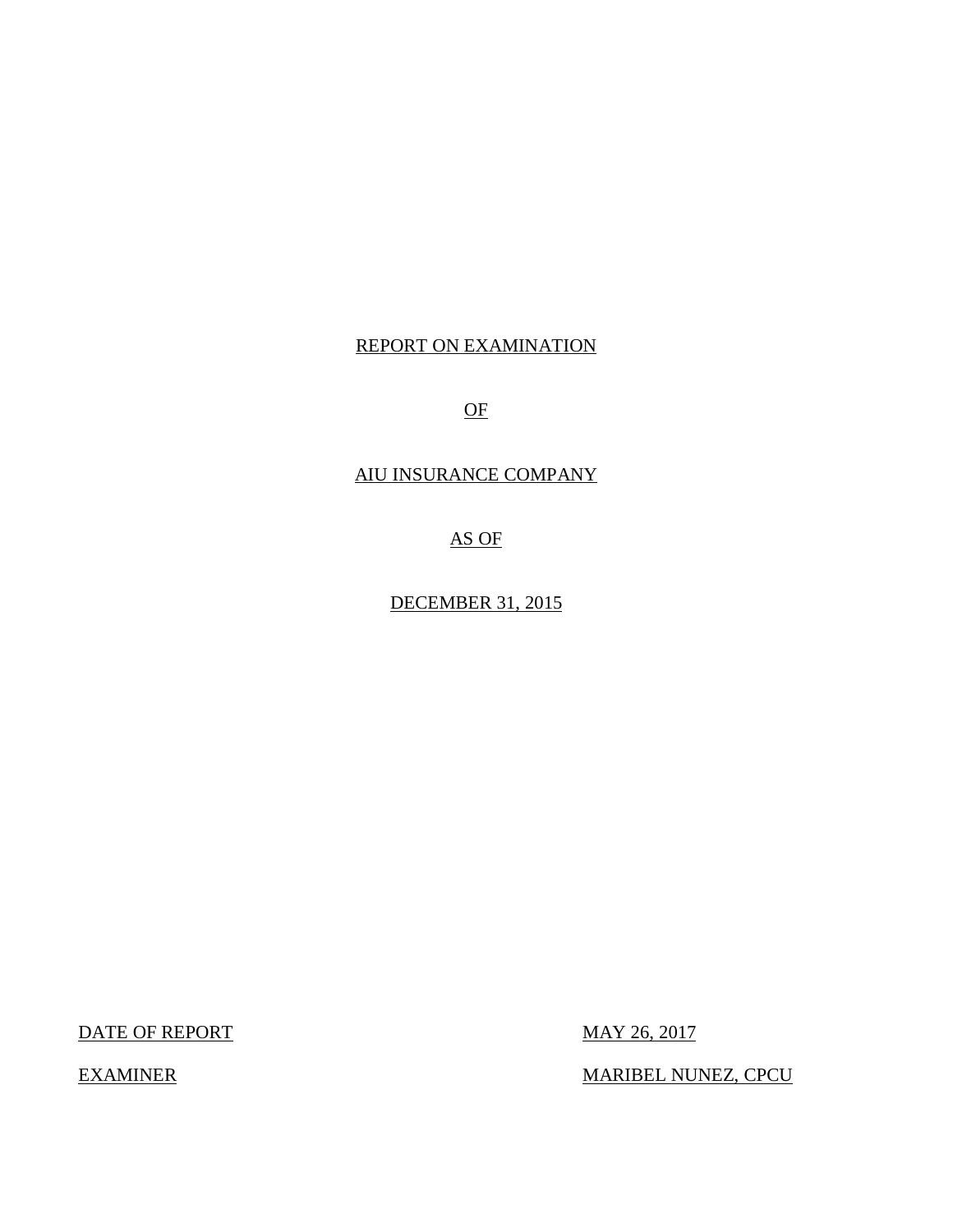# TABLE OF CONTENTS

# ITEM NO. PAGE NO.

| 1  | Scope of Examination                                                                                                                  | $\overline{2}$          |
|----|---------------------------------------------------------------------------------------------------------------------------------------|-------------------------|
| 2. | Description of Company                                                                                                                | 4                       |
|    | A. Management<br>B. Territory and plan of operation<br>C. Reinsurance<br>D. Holding company system<br>E. Significant operating ratios | 5<br>7<br>8<br>11<br>16 |
| 3. | <b>Financial Statements</b>                                                                                                           | 17                      |
|    | A. Balance sheet<br>B. Statement of income<br>C. Capital and Surplus                                                                  | 17<br>19<br>20          |
| 4. | Losses and loss adjustment expenses                                                                                                   | 21                      |
| 5. | <b>Subsequent Events</b>                                                                                                              | 22                      |
| 6. | Compliance with prior report on examination                                                                                           | 23                      |
| 7. | Summary of comments and recommendations                                                                                               | 24                      |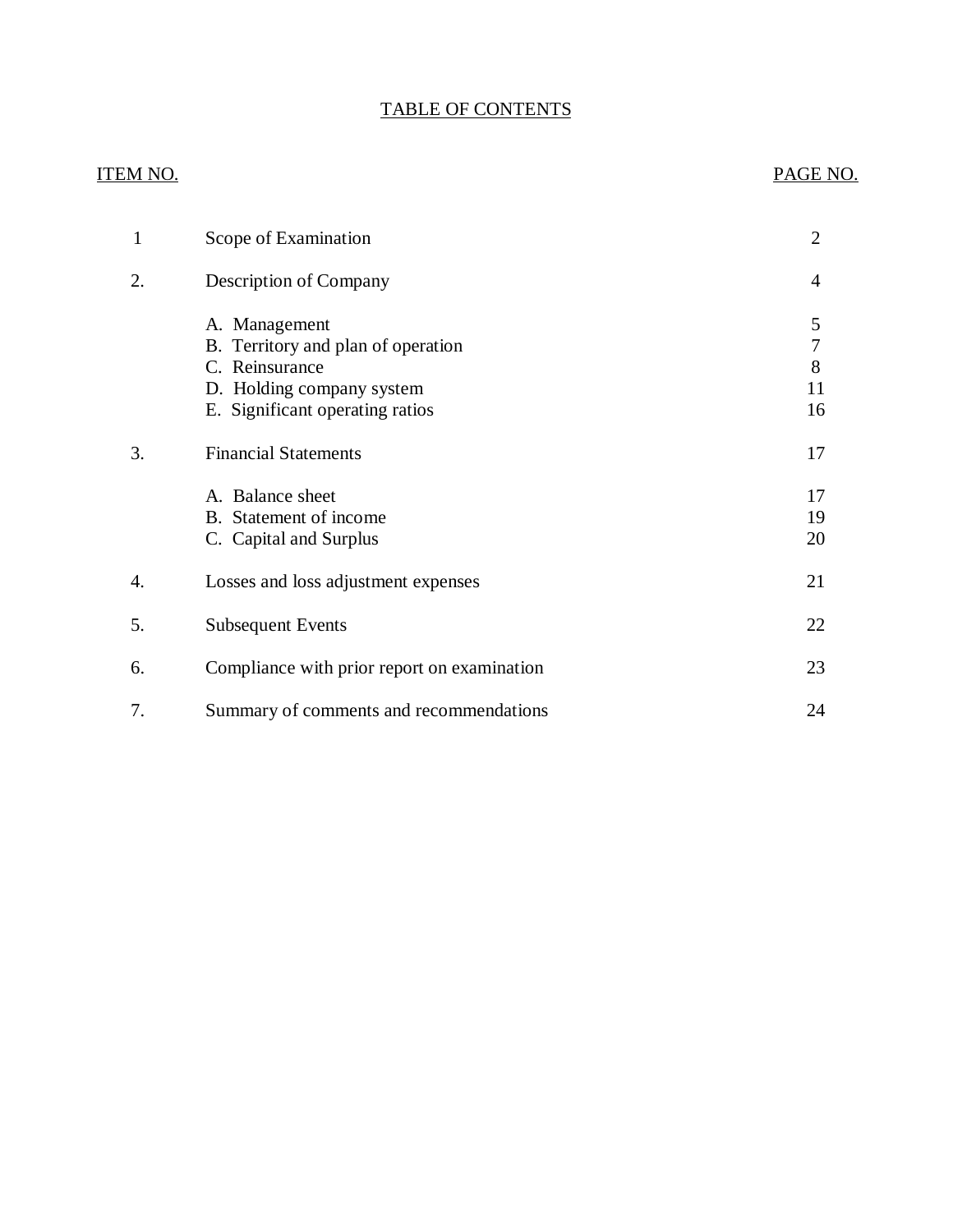

# NEW YORK STATE *DEPARTMENTof*  FINANCIAL SERVICES

Andrew M. Cuomo Maria T. Vullo

Superintendent

May 26, 2017

Honorable Maria T. Vullo Superintendent New York State Department of Financial Services Albany, New York 12257

Madam:

Pursuant to the requirements of the New York Insurance Law, and in compliance with the instructions contained in Appointment Number 31368 dated August 5, 2015, attached hereto, I have made an examination into the condition and affairs of the AIU Insurance Company as of December 31, 2015, and submit the following report thereon.

Wherever the designations the "Company" and "AIU" appear herein without qualification, they should be understood to indicate AIU Insurance Company.

Wherever the term "Department" appears herein without qualification, it should be understood to mean the New York State Department of Financial Services.

The examination was conducted at the Company's office located at 80 Pine Street, New York, New York 10005.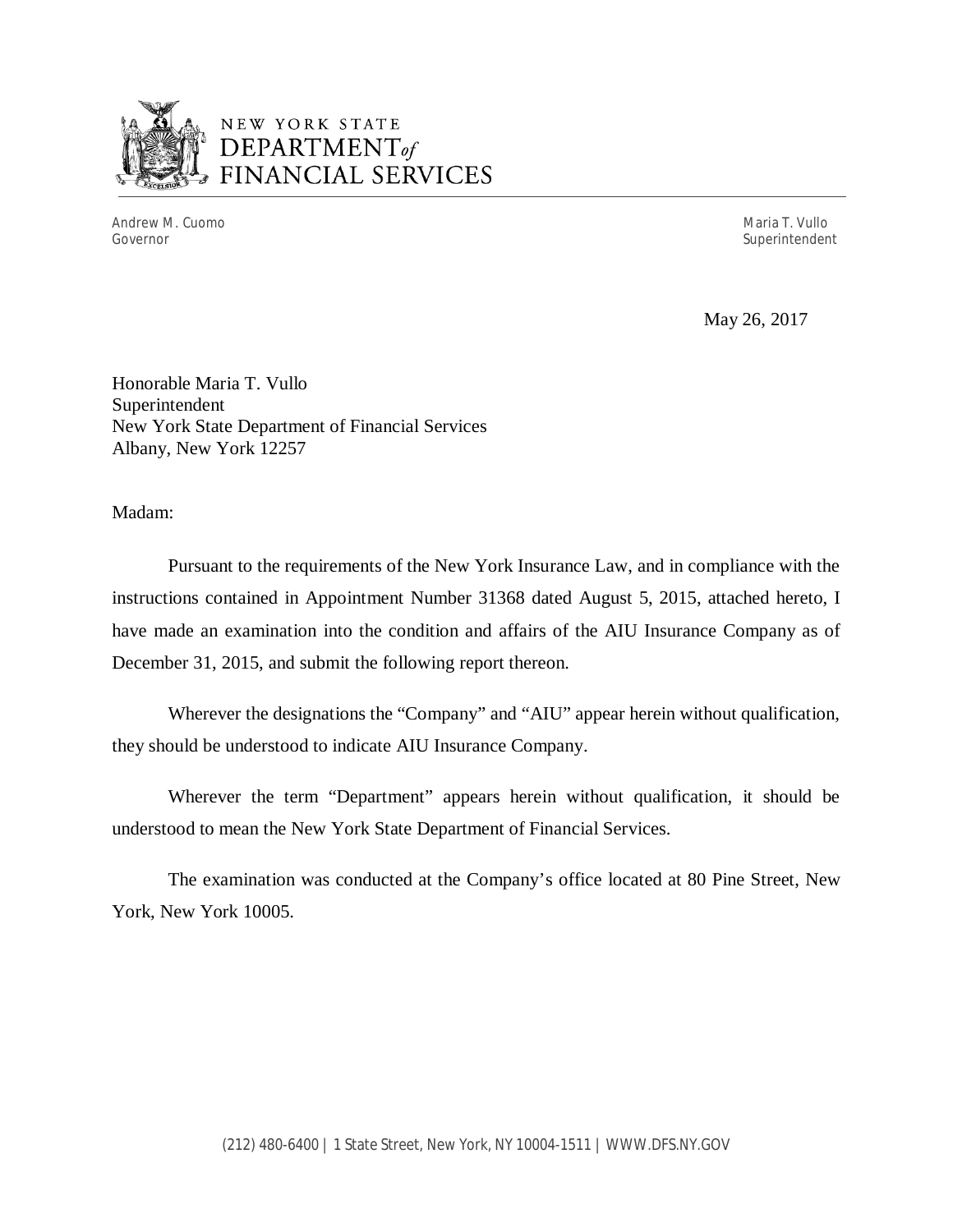### 1. SCOPE OF EXAMINATION

<span id="page-3-0"></span>The Department has performed a coordinated group examination of the Company*,* a multistate insurer. The previous examination was conducted as of June 30, 2013. This examination covered the two and half year period from July 1, 2013 through December 31, 2015. Transactions occurring subsequent to this period were reviewed where deemed appropriate by the examiner.

New York is the lead state for the American International Group. The examination was conducted in conjunction with the Insurance Department of the Commonwealth of Pennsylvania, which acted as the facilitating state. Other states participating in this examination were Delaware, represented by RIS, Illinois, and Puerto Rico. The examination was performed concurrently with the following insurers, domiciled as indicated:

> American Home Assurance Company ("AHAC"), (NY); Commerce and Industry Insurance Company ("CIIC"), (NY); National Union Fire Insurance Company of Pittsburgh, Pa ("NUFIC"), (PA); AIG Property Casualty Company ("APCC"), (PA); The Insurance Company of the State of Pennsylvania ("ISOP"), (PA); AIG Assurance Company ("Assurance"), (PA); Lexington Insurance Company ("Lexington"), (DE); New Hampshire Insurance Company ("NHIC"), (IL); AIG Specialty Insurance Company ("Specialty"), (IL); Granite State Insurance Company ("Granite"), (IL) and Illinois National Insurance Co. ("Illinois National") (IL)

All companies examined are members of and participate in the intercompany combined pooling arrangement, ("Combined Pool"), as referenced in Item 2 C-Reinsurance, of this report. In addition the examinations of AIG Insurance Company-Puerto Rico and Eaglestone Reinsurance Company ("Eaglestone"), "PA" were conducted concurrently as standalone companies.

This examination was conducted in accordance with the National Association of Insurance Commissioners ("NAIC") Financial Condition Examiners Handbook ("Handbook"), which requires that we plan and perform the examination to evaluate the financial condition and identify prospective risks of the Company by obtaining information about the Company including corporate governance, identifying and assessing inherent risks within the Company and evaluating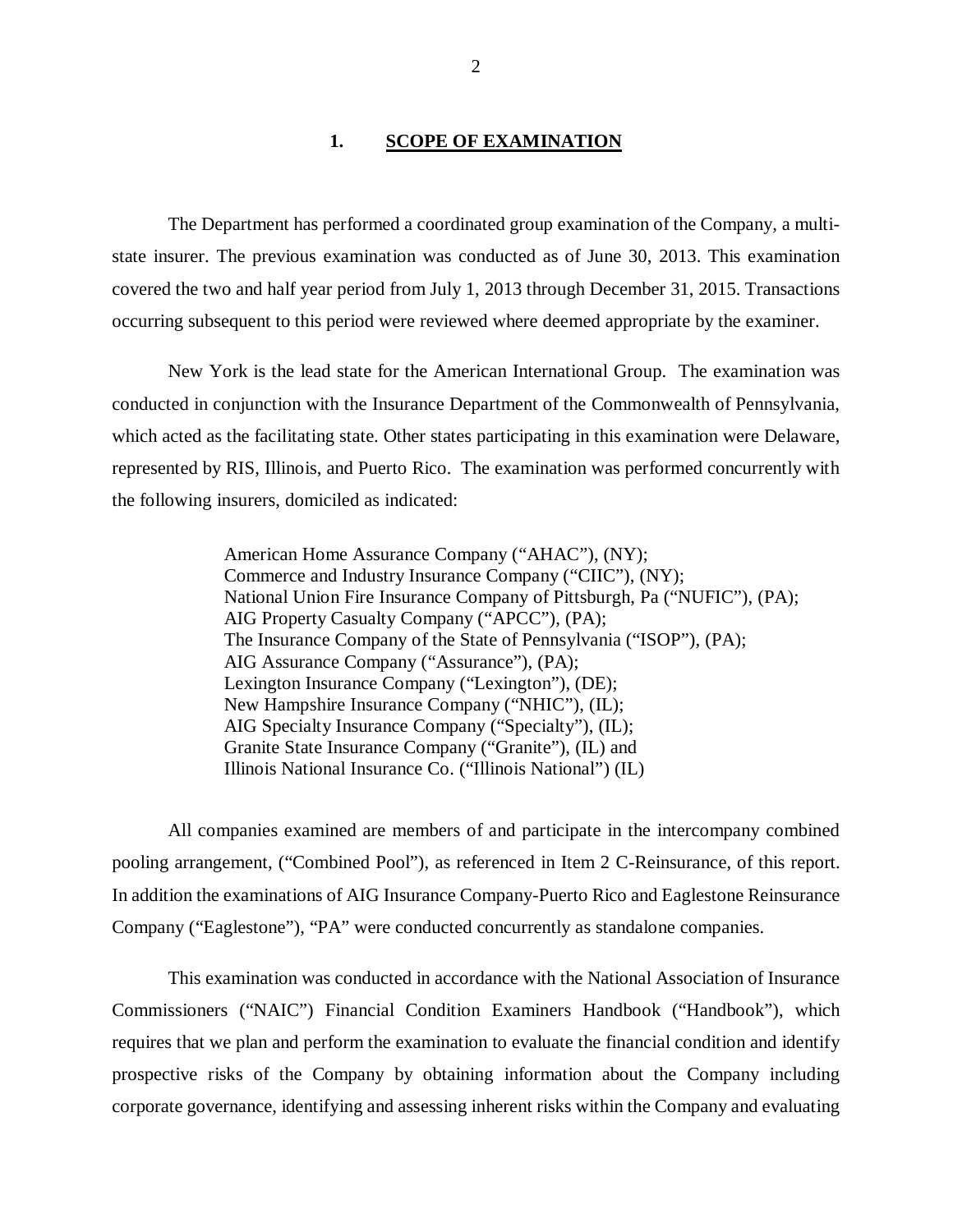system controls and procedures used to mitigate those risks. This examination also includes assessing the principles used and significant estimates made by management, as well as evaluating the overall financial statement presentation, management's compliance with Statutory Accounting Principles and annual statement instructions when applicable to domestic state regulations.

All financially significant accounts and activities of the Company were considered in accordance with the risk-focused examination process. This examination also included a review and evaluation of the Company's own control environment assessment and an evaluation based upon the Company's ultimate parent's Sarbanes Oxley documentation and testing. The examiners also relied upon audit work performed by the Company's independent public accountants, PricewaterhouseCoopers, LLP, where deemed appropriate.

This examination report includes a summary of significant findings for the following items as called for in the Handbook:

> Company history Management and control Territory and plan of operation Loss review and analysis Reinsurance Holding company description Financial statement presentation Significant subsequent events Summary of recommendations

A review was also made to ascertain what action was taken by the Company with regard to comments and recommendations contained in the prior report on examination.

This report on examination is confined to financial statements and comments on those matters that involve departures from laws, regulations or rules, or that are deemed to require explanation or description.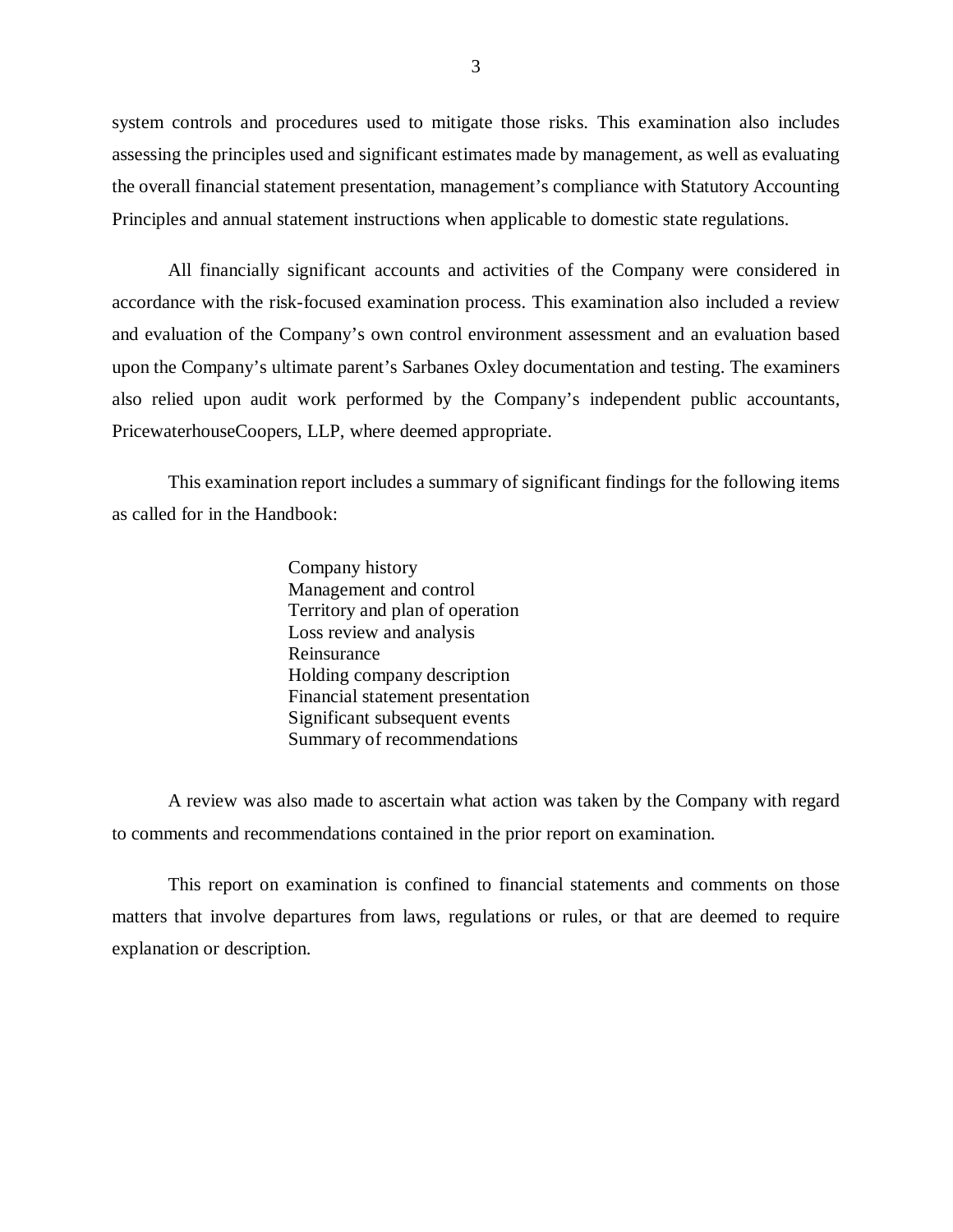#### **2. DESCRIPTION OF COMPANY**

<span id="page-5-0"></span>The Company was incorporated under the laws of the State of New York on December 1, 1913 as Pacific Fire Insurance Company. The name was changed to Pacific Insurance Company of New York on May 23, 1957, then to American International Insurance Company on July 23, 1969 and to the present name on November 4, 1976.

On April 1, 2013, the Company effected a transfer of substantially all the assets and liabilities of its Japan branch to AIU Insurance Company, Ltd. ("AIUI Ltd"), a Japanese-domiciled insurance company that is 100% owned by AIG Japan Holdings Kabushiki Kaisha in exchange for 1,000 Class A shares of AIUI Ltd capital stock ("the AIUI Ltd Shares"). Upon being received by the Company, the AIUI Ltd Shares were dividended to Chartis International, LLC, now known as AIG Property Casualty International, LLC ("AIG PC International"). On April 1, 2013, to facilitate this and future restructuring transactions, the Company effected a quasi-reorganization pursuant to the provisions of Section 4105 of the New York Insurance Law. The quasi-reorganization transferred \$400 million from gross paid-in and contributed surplus to unassigned funds. The above transactions were approved by the Company's board of directors, the Department and the Japan Financial Services Agency.

On April 1, 2015, the Company distributed a promissory note with a face amount of \$121,696,816 issued to the Company by AHAC in relation to a sale of an investment in a subsidiary within the AIG group of companies. The promissory note funds were eventually contributed back to AHAC.

On April 3, 2015, all of the issued and outstanding shares of the Company were distributed by its parent AIG PC International to AIG Property Casualty Inc. ("AIG PC"), which in turn contributed such shares to AIG Property Casualty U.S., Inc. ("AIG PC US"), which became the Company's new parent.

On November 4, 2013, AIG filed with the Department a request to consolidate its Admitted Lines Pool and Surplus Lines Pool effective January 1, 2014 ("Consolidation"). The Department issued a non-disapproval of the transaction on December 13, 2013.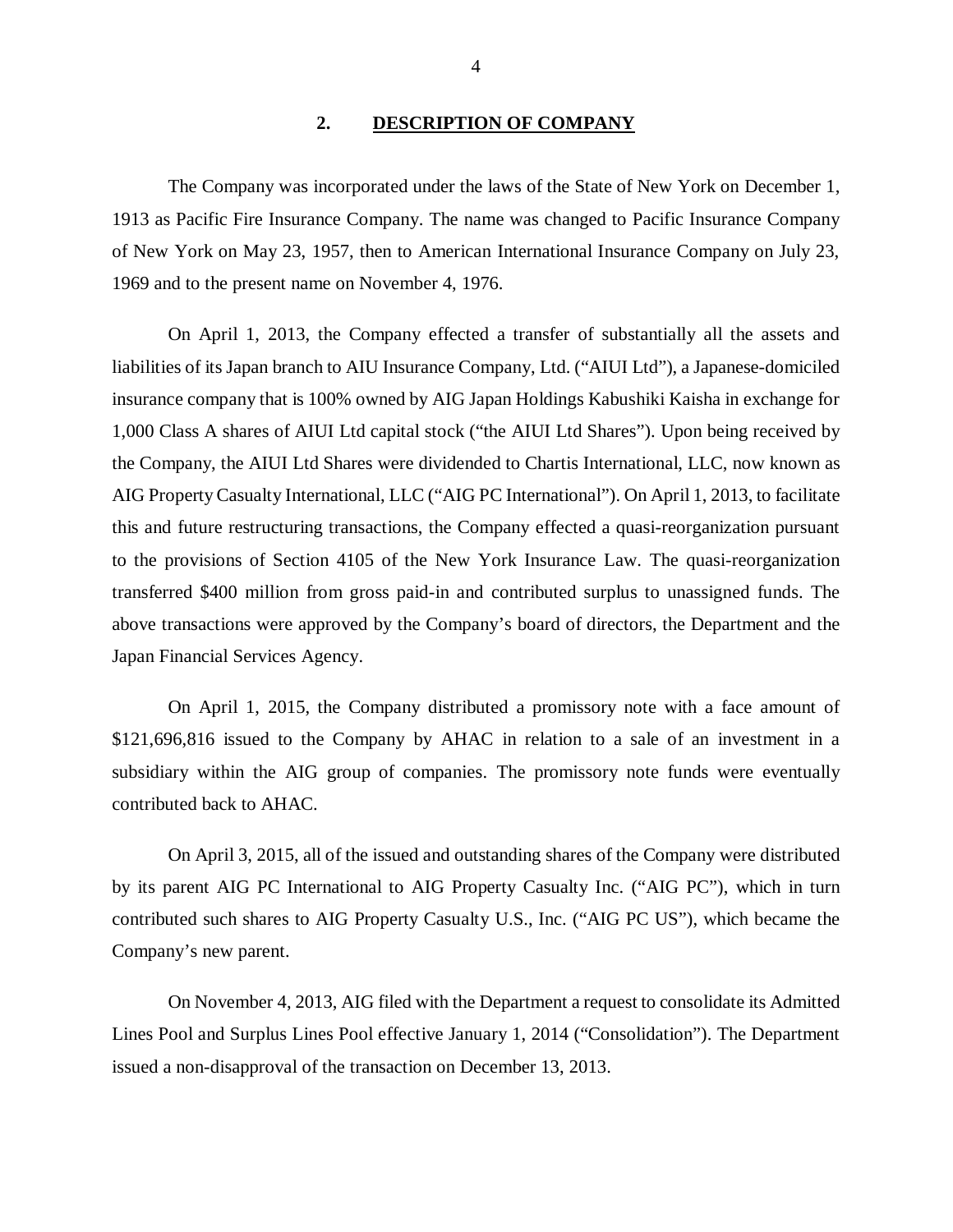Prior to the Consolidation, AIG PC operated two insurance pools in the United States. One pool was made up of U.S. insurance companies that wrote in the admitted market (the "Admitted Lines Pool"). The second pool was made up of U.S. insurance companies that wrote in the excess or surplus market (the "Surplus Lines Pool"). Under the Consolidation, the AIG PC Insurers entered into a new Intercompany Pooling Agreement ("the Combined Agreement") effective January 1, 2014. The Combined Agreement supersedes both the Admitted Lines Pool and the Surplus Lines Pool agreements. The new pool ("the Combined Pool") consists of the former members of the Admitted Lines and Surplus Lines Pools and AIU Insurance Company. As a result, the Company cedes 100% of its business to the Combined Pool and retains no net position effective January 1, 2014.

Capital paid in is \$5,627,800 consisting of 200,000 shares of \$28.139 par value per share of common stock. Gross paid in and contributed surplus is \$13,985,059. Gross paid in and contributed surplus increased by \$717,799 during the examination period, as follows:

| Year | Description                                      |         | Amount       |
|------|--------------------------------------------------|---------|--------------|
| 2013 | Beginning gross paid in and contributed surplus  |         | \$13,267,260 |
| 2015 | Capital contribution - Tax                       | 258,148 |              |
| 2015 | Capital contribution - Al Realty and Pine Street | 459,651 |              |
|      | Total change to capital and surplus paid-in      |         | 717,799      |
| 2015 | Ending capital and surplus paid                  |         | \$13,985,059 |

### A. Management

Pursuant to the Company's charter and by-laws, management of the Company is vested in a board of directors consisting of not less than seven, nor more than twenty-one members. The board meets four times during each calendar year. As of December 31, 2015, the board of directors was comprised of the following eight members:

| Name and Residence          | <b>Principal Business Affiliation</b>       |
|-----------------------------|---------------------------------------------|
| <b>Alexander Ross Baugh</b> | President - Liability, and Financial Lines, |
| Rumson, New Jersey          | American International Group, Inc.          |
| James Bracken               | Commercial Chief Financial Officer,         |
| New York, New York          | American International Group, Inc.          |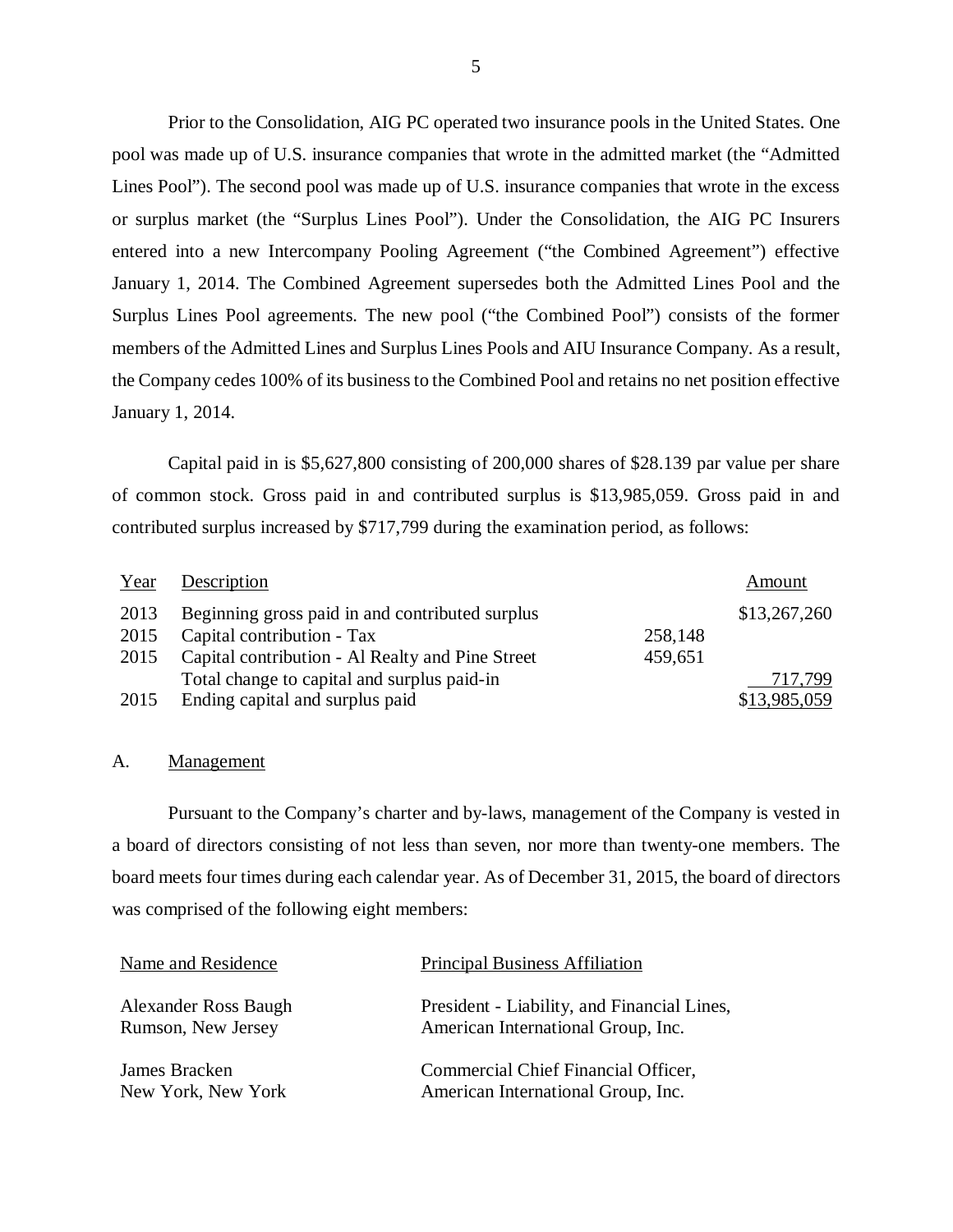| <b>Name and Residence</b>                             | <b>Principal Business Affiliation</b>                                                                               |
|-------------------------------------------------------|---------------------------------------------------------------------------------------------------------------------|
| Joseph Daniel Cook                                    | Deputy CFO - AIG Property and Casualty,                                                                             |
| Ruxon, Maryland                                       | American International Group, Inc.                                                                                  |
| Jeremy David Edgecliffe-Johnson                       | President - U.S. Commercial Insurance,                                                                              |
| Chester Spring, Pennsylvania                          | American International Group, Inc.                                                                                  |
| Gauray Garg                                           | Chief Executive Officer - Personal Insurance,                                                                       |
| New York, New York                                    | American International Group, Inc.                                                                                  |
| Kimberly Margaret Hanna*                              | Head of Environmental and Risk Consulting,                                                                          |
| Hoboken, New Jersey                                   | American International Group, Inc.                                                                                  |
| Kevin Timothy Hogan<br>Berkeley Heights, New Jersey   | <b>Executive Vice President and</b><br>Chief Executive Officer of Consumer,<br>American International Group, Inc.   |
| Robert Scott Higgins Schimek<br>Newtown, Pennsylvania | <b>Executive Vice President and</b><br>Chief Executive Officer of Commercial,<br>American International Group, Inc. |

\*Subsequent to the examination date, this member is no longer with AIG.

A review of the minutes of the board of directors' meetings held during the period covered by this examination indicated that the meetings were generally well attended and each board member had an acceptable record of attendance.

As of December 31, 2015, the principal officers of the Company were as follows:

Name Title

Tanya Evelyn Kent Secretary Lawrence James Moloney\*\* Vice President and Controller

Robert Scott Higgins Schimek Chairman, President, and Chief Executive Officer<br>Joseph Daniel Cook Senior Vice President and Chief Financial Officer Senior Vice President and Chief Financial Officer

\*\* Subsequent to the examination date, this officer is no longer with AIG.

6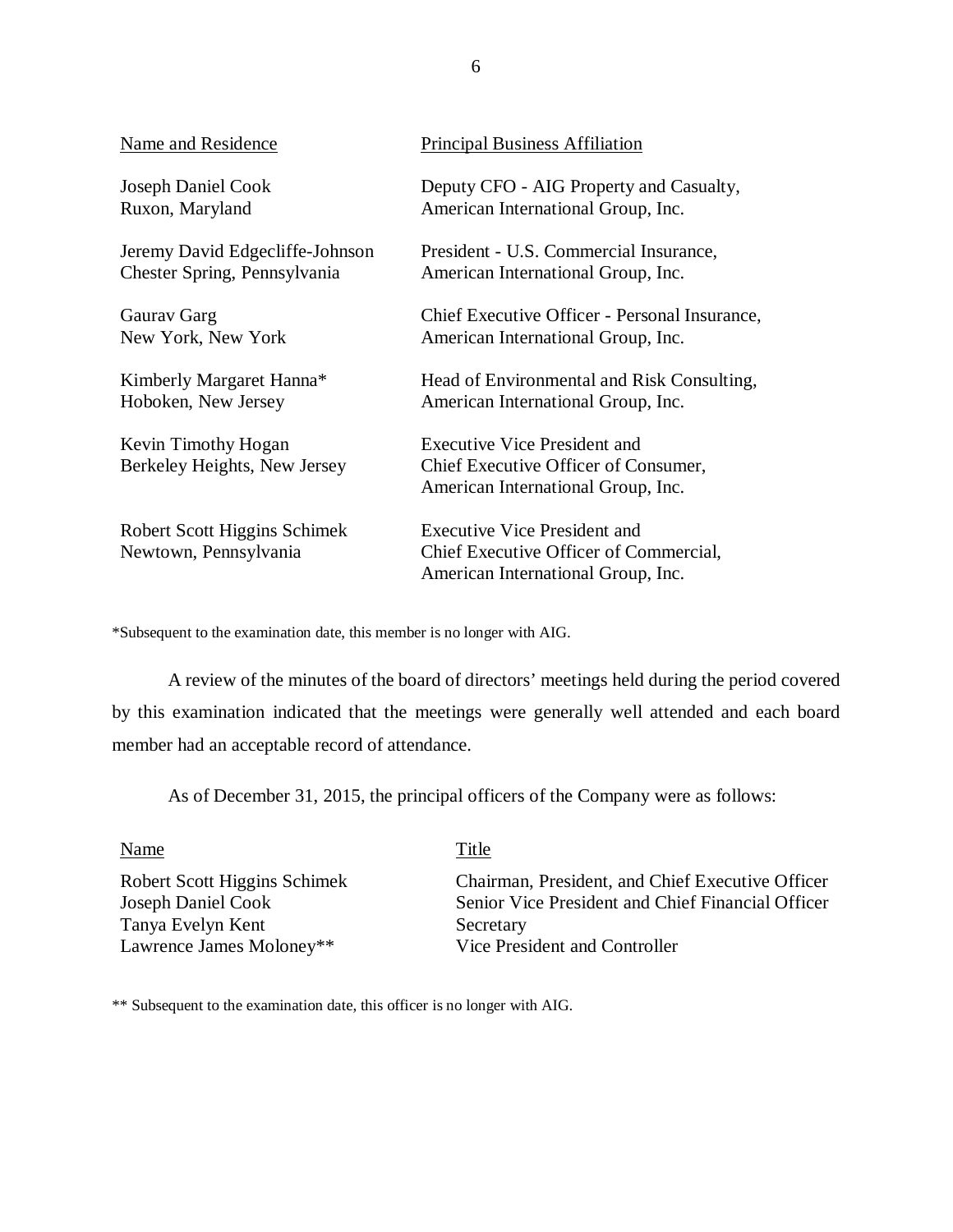# <span id="page-8-0"></span>B. Territory and Plan of Operation

As of December 31, 2015, the Company was licensed to write business in all states except Hawaii and Wyoming.

As of the examination date, the Company was authorized to transact the kinds of insurance as defined in the following numbered paragraphs of Section 1113(a) of the New York Insurance Law:

| Paragraph      | <b>Line of Business</b>                        |
|----------------|------------------------------------------------|
| 3              | Accident and health                            |
| $\overline{4}$ | Fire                                           |
| 5              | Miscellaneous property                         |
| 6              | Water damage                                   |
| 7              | Burglary and theft                             |
| 8              | Glass                                          |
| 9              | Boiler and machinery                           |
| 10             | Elevator                                       |
| 11             | Animal                                         |
| 12             | Collision                                      |
| 13             | Personal injury liability                      |
| 14             | Property damage liability                      |
| 15             | Workers' compensation and employers' liability |
| 16             | Fidelity and surety                            |
| 17             | Credit                                         |
| 19             | Motor vehicle and aircraft physical damage     |
| 20             | Marine and inland marine                       |
| 21             | Marine protection and indemnity                |
| 22             | Residual value                                 |
| 24             | Credit unemployment                            |
| 26             | Gap                                            |
| 27             | Prize indemnification                          |
| 28             | Service contract reimbursement                 |
| 29             | Legal services                                 |

The Company is also authorized to write workers' compensation as may be incident to coverage contemplated under paragraphs 20 and 21 of Section 1113(a) of the New York Insurance Law, including coverage described in the Longshore and Harbor Workers' Compensation Act (Public Law No. 803, 69 Cong. as amended, 33 USC §901 et seq. as amended).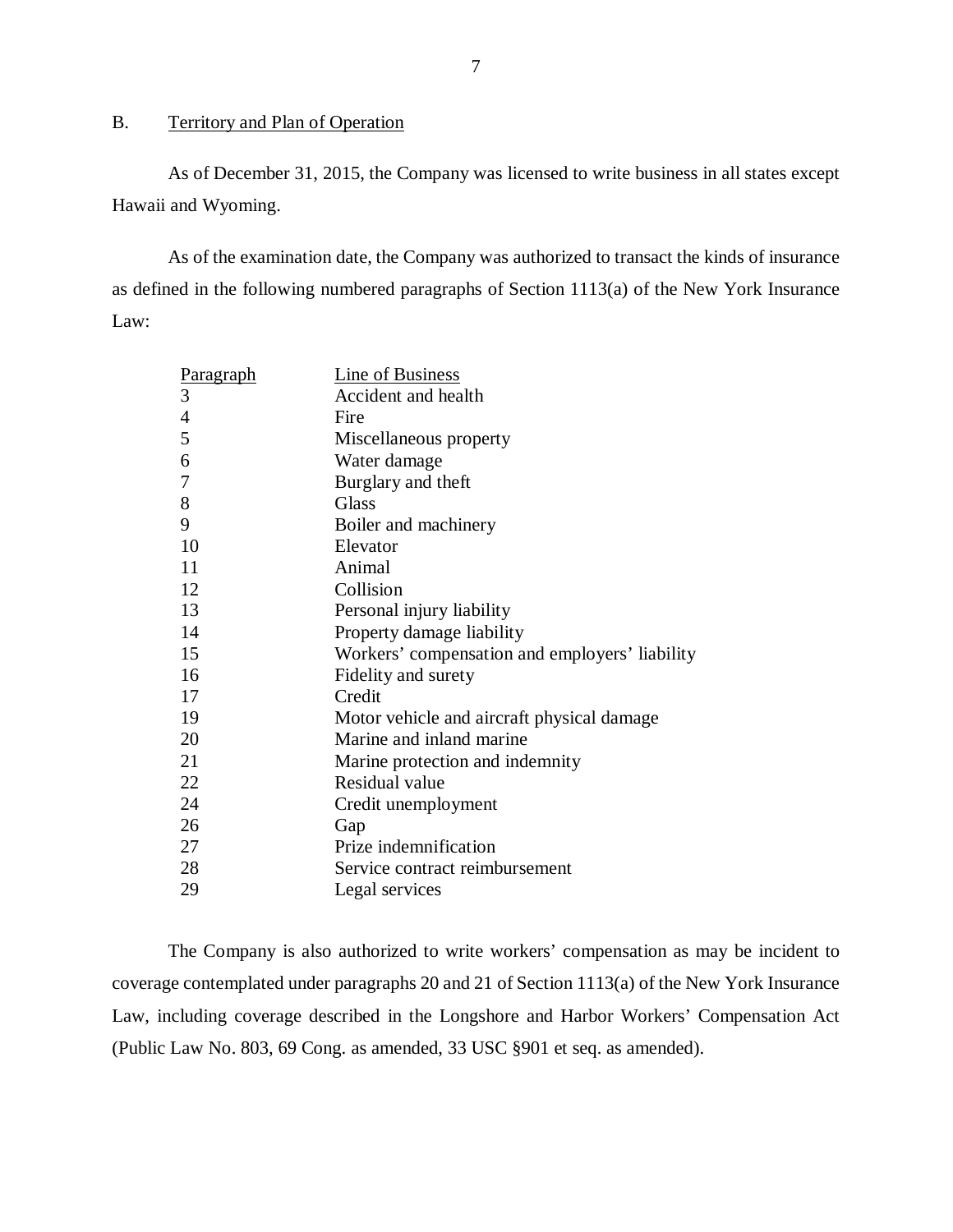<span id="page-9-0"></span>In addition, the Company is authorized to reinsure risks of every kind or description and to write any and all kinds of insurance on risks outside of the United States, its territories and possessions, except with respect to life insurance, title insurance, and contracts for the payment of annuities, in accordance with Section 4102(c) of the New York Insurance Law. The Company is authorized to transact business of special risk insurance (Free Trade Zone) as defined in Article 63 of the New York Insurance Law.

Based on the lines of business for which the Company is licensed, the Company's current capital structure and pursuant to the requirements of Articles 13, 41, and 63 of the New York Insurance Law, the Company is required to maintain a minimum surplus to policyholders in the amount of \$35,000,000.

The Company's Japanese Branch has terminated its Japanese insurance business and has surrendered its Japanese insurance license. Effective April 1, 2013, the Company and AIUI entered into a transfer agreement, whereby the Company transferred substantially all of the assets and liabilities of the Company's business in Japan to AIUI Ltd. This transaction was approved by the Department.

# C. Reinsurance

#### Assumed

The Company's assumed reinsurance was less than 1% of its gross written premium for the year-ended December 31, 2015 and was entirely with affiliated companies.

### Combined Pooling Agreement

The Company participates in an inter-company reinsurance pooling agreement covering twelve affiliated insurers. Pursuant to the terms of this agreement, the Company and the affiliated entities share in premiums, losses and expenses based on their respective pool participation.

On December 31, 2015, the Combined Pool consisted of the following wholly-owned subsidiaries of AIG: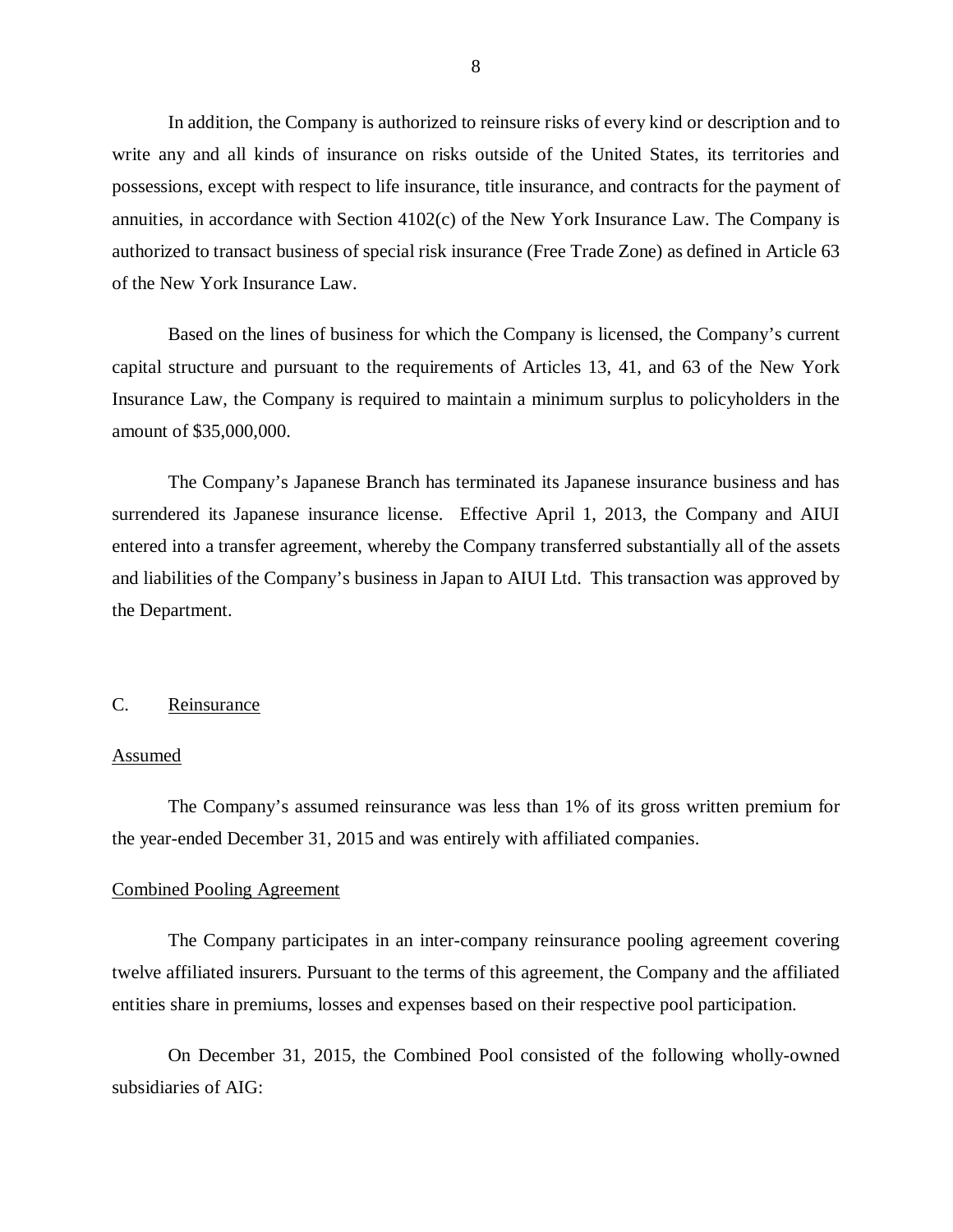|                                                                  | State of        | Combined |
|------------------------------------------------------------------|-----------------|----------|
| <b>Combined Pool Company</b>                                     | Domicile        | Pool%    |
|                                                                  |                 |          |
| American Home Assurance Company                                  | New York        | 30%      |
| National Union Fire Insurance Company of Pittsburgh, Pa.*        | Pennsylvania    | 30%      |
| Lexington Insurance Company                                      | Delaware        | 30%      |
| Commerce and Industry Insurance Company                          | New York        | 5%       |
| <b>AIG Property Casualty Company</b>                             | Pennsylvania    | 5%       |
| <b>AIU</b> Insurance Company                                     | New York        | 0%       |
| The Insurance Company of the State of Pennsylvania <sup>**</sup> | Pennsylvania    | 0%       |
| AIG Assurance Company**                                          | Pennsylvania    | 0%       |
| New Hampshire Insurance Company                                  | Illinois        | 0%       |
| <b>AIG Specialty Insurance Company</b>                           | <b>Illinois</b> | 0%       |
| Granite State Insurance Company                                  | Illinois        | 0%       |
| Illinois National Insurance Co.                                  | <b>Illinois</b> | 0%       |
| <b>Total Pool</b>                                                |                 | 100%     |

\* Lead Company of the Combined Pool

\*\*Effective December 31, 2016, the Companies re-domesticated to Illinois from Pennsylvania.

Subsequent to the examination date, on January 1, 2016, the Combined Pooling Agreement was amended and restated to increase AHAC's percentage from 30% to 35% and decrease CIIC's percentage from 5% to 0%.

On January 1, 2017, the Pooling Agreement was further amended to reduce the pool percentage of AIG Property Casualty Company from 5% to 0% and increase National Union Fire Insurance Company of Pittsburgh, Pa's percentage from 30% to 35%.

The Company utilizes reinsurance accounting as defined in Statement of Statutory Accounting Principle ("SSAP") No. 62R for all of its assumed reinsurance business.

# Ceded

The Company has structured its ceded reinsurance program as follows:

External treaty reinsurance is placed by AIG's Global Reinsurance Division ("GRD"). Reinsurance officers within GRD are aligned with specific AIG Profit Centers and are responsible for determining structures, negotiating and placing individual treaty reinsurance programs for various lines of business. GRD also reviews, analyzes, and assists in placing AIG's overall catastrophe reinsurance. AIG maintains extensive reinsurance, with programs placed with U.S.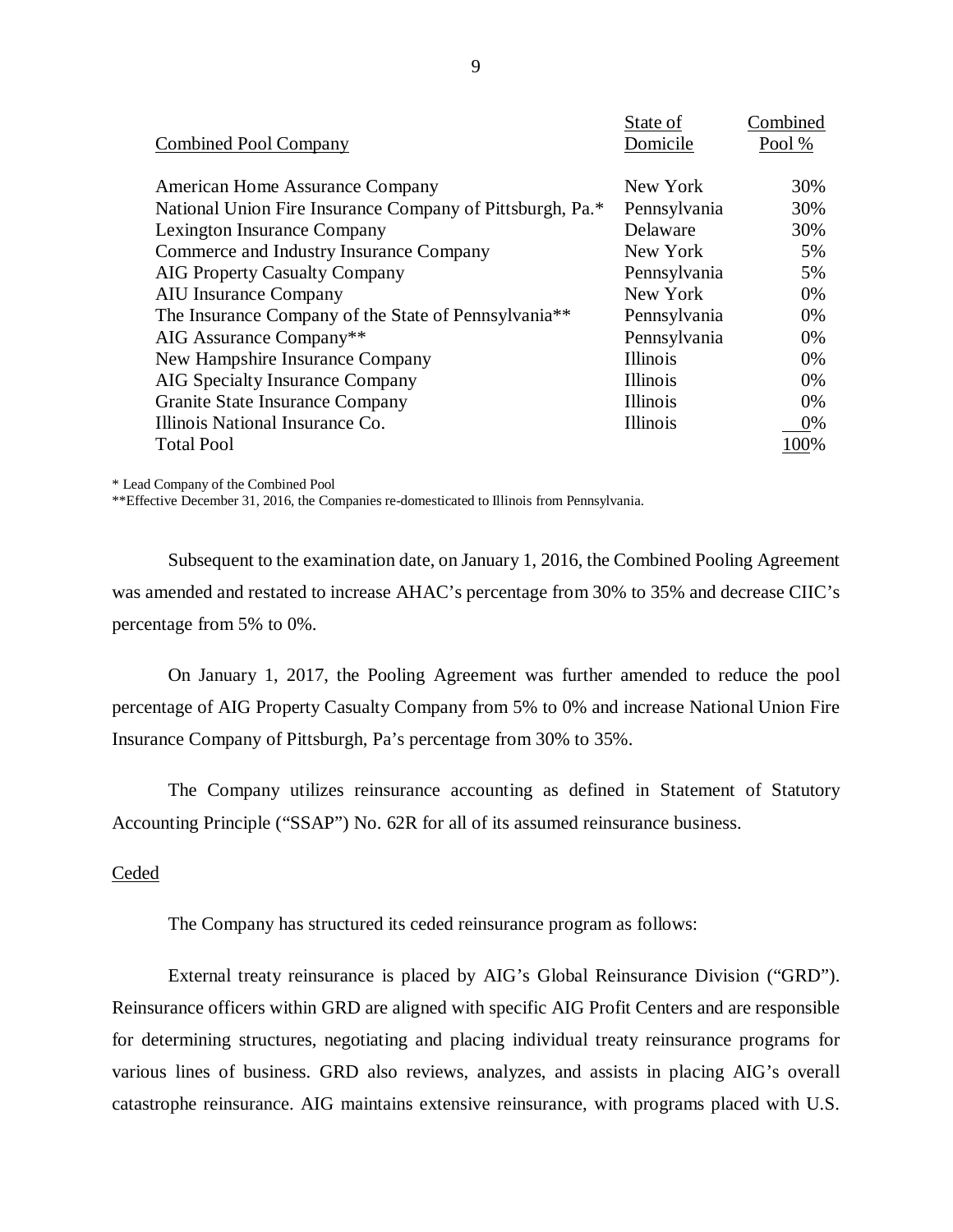domestic and international reinsurers. During 2015, AIG established an internal limit for natural catastrophe Probable Maximum Loss at \$3.5 billion for a 1 in 10-year event; \$7.5 billion for a 1 in 100-year event; and \$10 billion for a 1 in 250-year event.

As party to various treaty and facultative agreements, the Company reinsures the business written in order to maximize protection, provide capacity, reduce volatility and make the best use of market capacity. Reinsurance is further broken down into pro-rata and excess of loss agreements. Facultative reinsurance is purchased to provide added capacity for coverages that are not included in specific treaty agreements. Catastrophe coverage is bought to protect the net of the Combined Pool companies for property exposures. Lines of business covered under various reinsurance protections include global property, commercial casualty, specialty, global marine, financial lines, consumer, other personal lines, and accident and health. In addition, the Company also purchased quota-share protection for other lines of business, including aerospace, fidelity, surety, and environmental liability.

#### Property Catastrophe

For 2015, AIG purchased catastrophe protection for its commercial and personal lines both on an individual occurrence and aggregate basis that included traditional reinsurance and nontraditional reinsurance ("CAT bonds") covering windstorm and earthquake for the United States, Canada, Mexico, and the Caribbean. For a catastrophic event, AIG retained the first \$3 billion and had \$2.5 billion of reinsurance protection and \$1 billion of additional coverage through a worldwide aggregate treaty providing second event coverage and protection from an accumulation of smaller events throughout the world. The reinsurance did not contain a reinstatement provision. AIG's maximum retention under the global property risk excess program on a per risk basis at December 31, 2015 was \$450 million.

Subsequent to the examination date, on January 1, 2016, the AIG companies entered into a two-year reinsurance arrangement with Swiss Reinsurance Company Ltd under which a share of AIG's new and renewal U.S. casualty portfolio was ceded to the reinsurer.

Reinsurance agreements with affiliates were reviewed for compliance with Article 15 of the New York Insurance Law. It was noted that all affiliated reinsurance agreements were filed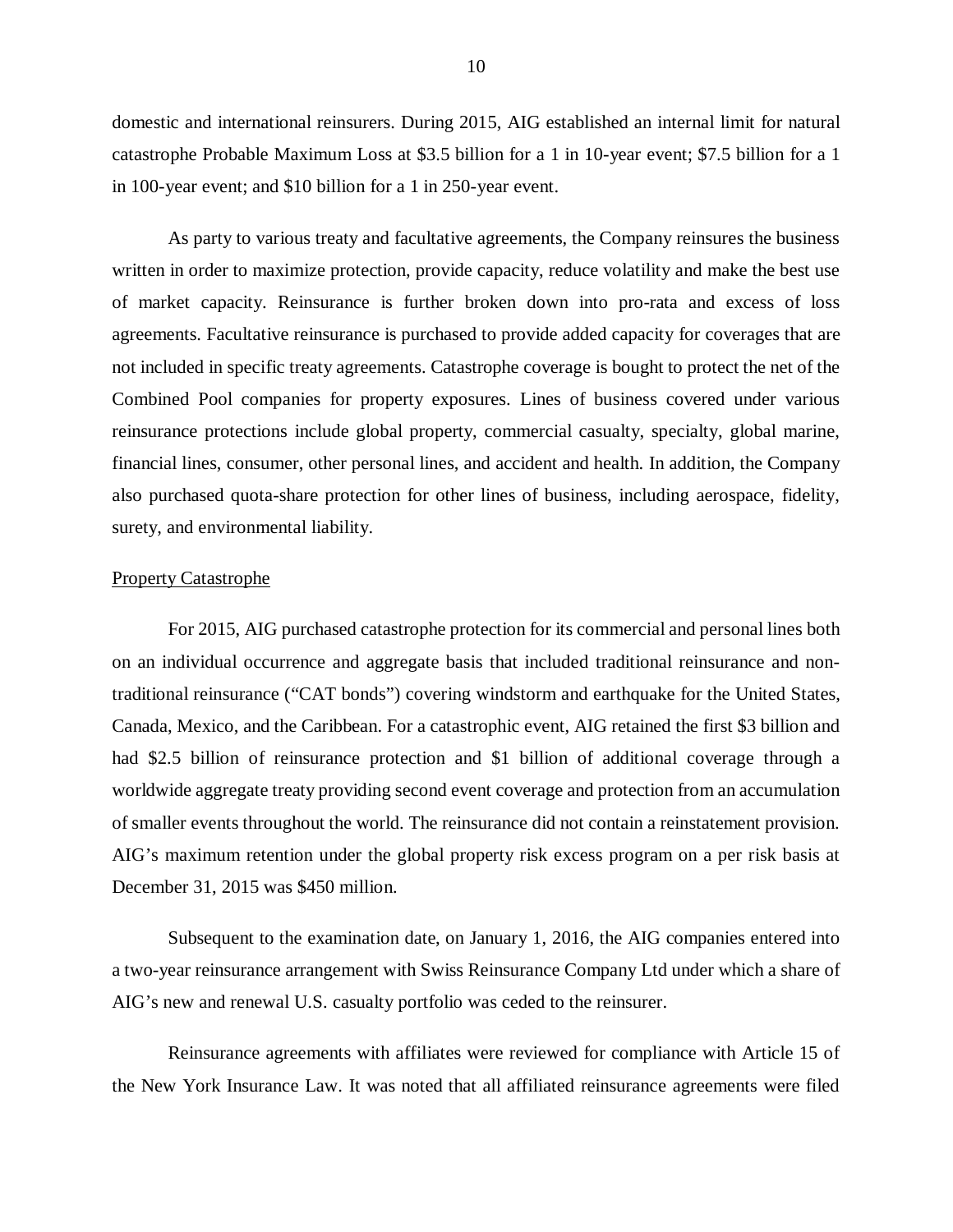<span id="page-12-0"></span>with the Department pursuant to the provisions of Section  $1505(d)(2)$  of the New York Insurance Law.

It is the Company's policy to obtain the appropriate collateral for its cessions to unauthorized reinsurers.

All significant ceded reinsurance agreements in effect as of the examination date were reviewed and found to contain the required clauses, including an insolvency clause, meeting the requirements of Section 1308 of the New York Insurance Law.

The examination review found that the Schedule F data reported by the Company in its filed annual statement accurately reflected its reinsurance transactions. Additionally, management has represented that all material ceded reinsurance agreements transfer both underwriting and timing risk as set forth in SSAP No. 62. Representations were supported by appropriate risk transfer analyses and an attestation from the Company's Chief Executive Officer and Chief Financial Officer pursuant to the NAIC Annual Statement Instructions.

## D. Holding Company System

The Company is a wholly-owned subsidiary of AIG PC US, a Delaware corporation, which is in turn owned by AIG PC, a Delaware corporation. The Company's ultimate parent is American International Group, Inc., ("AIG"), a Delaware corporation.

In 2014, AIG modified the presentation of its results to reflect its new operating structure that consisted of two reporting segments and a Corporate and Other category:

- 1. Commercial Insurance has three operating segments: Property Casualty, Mortgage Guaranty and Institutional Markets.
- 2. Consumer Insurance also has three operating segments: Retirement, Life and Personal Insurance.
- 3. Corporate and Other category consists of businesses and items not allocated to AIG's reporting segments.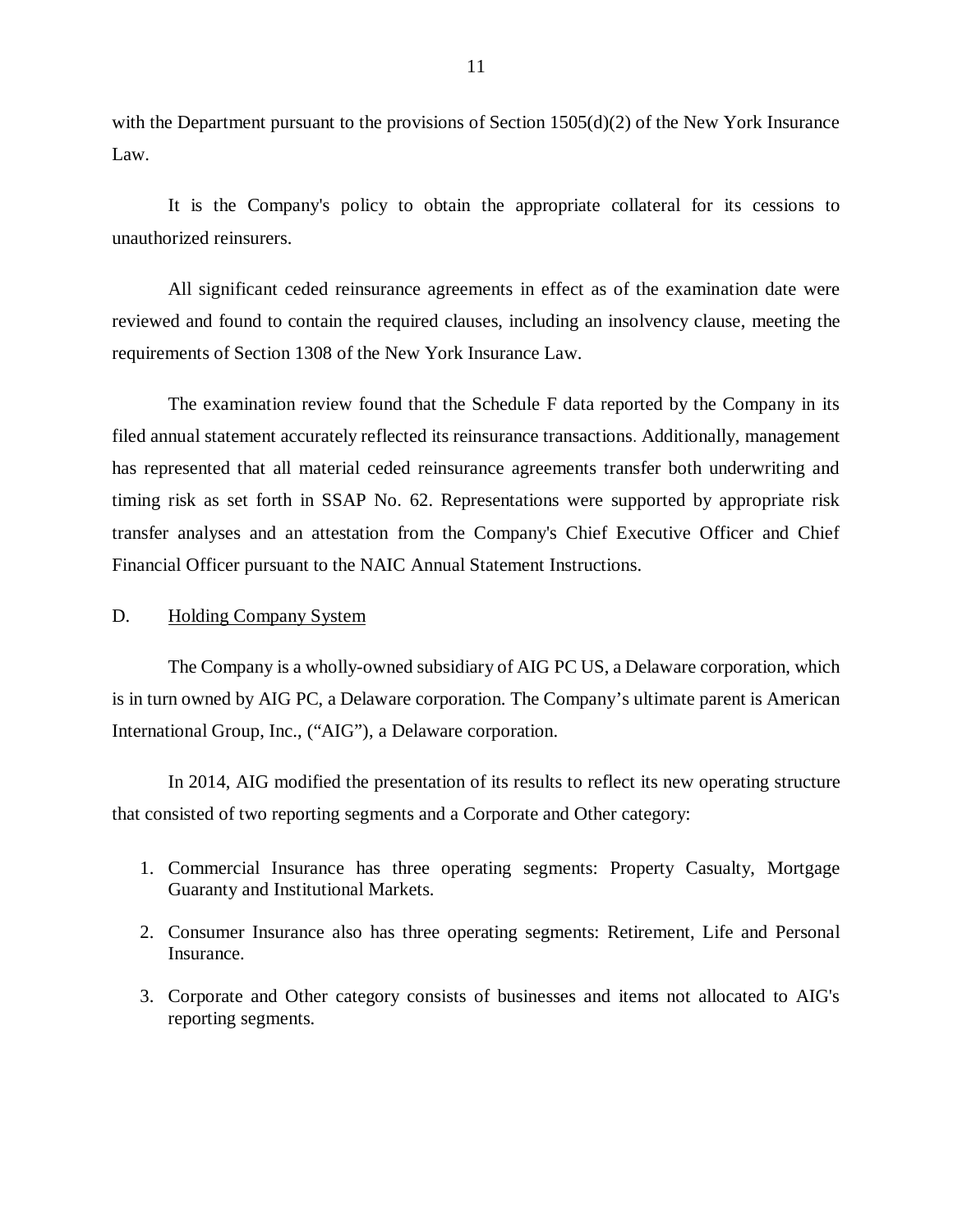Subsequent to the examination date, as of December 31, 2016, AIG has a new operating structure consisting of three reporting segments as well as an Other Operations category:

- 1. The Commercial reporting segment is comprised of two operating segments: Property & Special Risks and Liability & Financial Lines;
- 2. The Consumer reporting segment is comprised of four operating segments: Life, Health & Disability, Group Retirement, Individual Retirement, and Personal Insurance.
- 3. The Legacy reporting segment is comprised of Legacy Life Runoff, Legacy Property & Casualty Runoff, and Legacy Assets.
- 4. Other Operations comprises various businesses and operations that are not attributable to the reporting segments, and includes (among other things) the operations of United Guaranty Corporation<sup>1</sup>, Institutional Markets, AIG Parent, certain service companies, and intercompany eliminations.

The Company is part of the AIG holding company structure, which includes insurance and management companies, agencies and other enterprises doing business in the United States and countries around the world. The ultimate parent company, AIG, is a publicly traded company.

In 2008, AIG received \$182 billion of government support from the Federal Reserve Bank of New York ("FRBNY") and the U.S. Treasury. During the examination period, commitments to the FRBNY and the U.S. Treasury expired or were repaid by AIG through a series of transactions.

A review of the Holding Company Registration Statements filed with this Department indicated that the filings were complete and were filed in a timely manner pursuant to Article 15 of the New York Insurance Law and Department Regulation 52.

As of December 31, 2015, the Company was party to the following significant agreements with other members of its holding company system:

#### Service and Expense Agreement

The Company and several named affiliates are parties to a service and expense agreement effective February 1, 1974. Pursuant to the terms of this agreement, AIG and /or any of its subsidiaries may provide various services and facilities specified in the agreement, at cost, to any

 $1$  On August 15, 2016 AIG entered into an agreement to sell United Guaranty Corporation ("UGC"). UGC was sold effective December 31, 2016.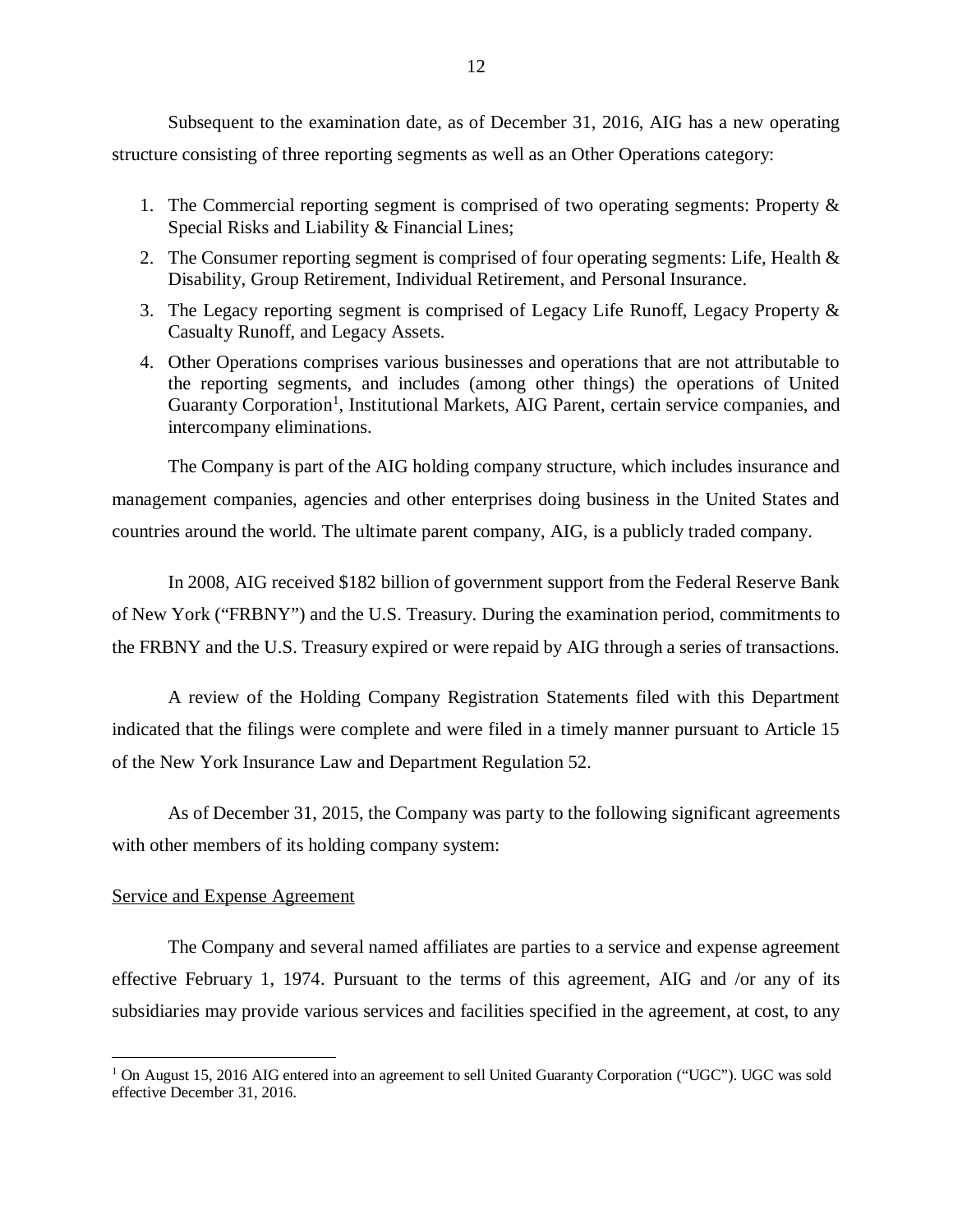named party to the agreement. Services include, but are not limited to, advertising, legal, investment, actuarial, claims adjustment, underwriting, accounting, tax, employee cafeteria, office space, payroll, and employee's benefits. This service and expense agreement has been amended many times over the years, mostly to add additional affiliates.

#### Administrative Services Agreement

On September 30, 2013, AIG PC Global Services, Inc. ("GS") entered into Master Agreements for Professional Services with AIG Shared Services Corporation, AIG Shared Services (M) Sdn Bhd, and AIG Share Services Business Processing Inc., hereinafter, the service providers. Pursuant to the agreements, the service providers shall provide support for finance/accounting, claims, information technology, and business processing. Services provided by the service providers to GS may be passed on to US based AIG PC insurance companies by GS pursuant to the 1974 AIG Service and Expense Agreement described above.

#### Tax Sharing Agreement

The Company is party to a written tax sharing agreement ("TSA") with AIG, effective January 1, 2012, as amended. The TSA provides that the Company will pay AIG for its separate company tax liability, generally computed as if the Company had filed a separate federal income tax return. The amended agreement contains the following significant provisions:

With respect to any sale or exchange of assets within the consolidated US federal income tax group that gives rise to a deferred intercompany transaction ("DIT"), any Combined Pool member is required to book the related deferred tax asset or liability on a separate company basis and will remain liable for any cash tax if such DIT is triggered in the future.

The agreement does not contain a claw-back provision for tax attributes generated by the parties in transactions deemed outside the "ordinary course" of business and FIN 48 reserves remain on the books of the individual Pooled Companies.

The sections of the Internal Revenue Code relating to Alternative Minimum Tax ("AMT") are applied, but only if the Parent has a consolidated AMT.

Tax Reserves will no longer be assumed by the Parent, but remain on the balance sheet of the Company.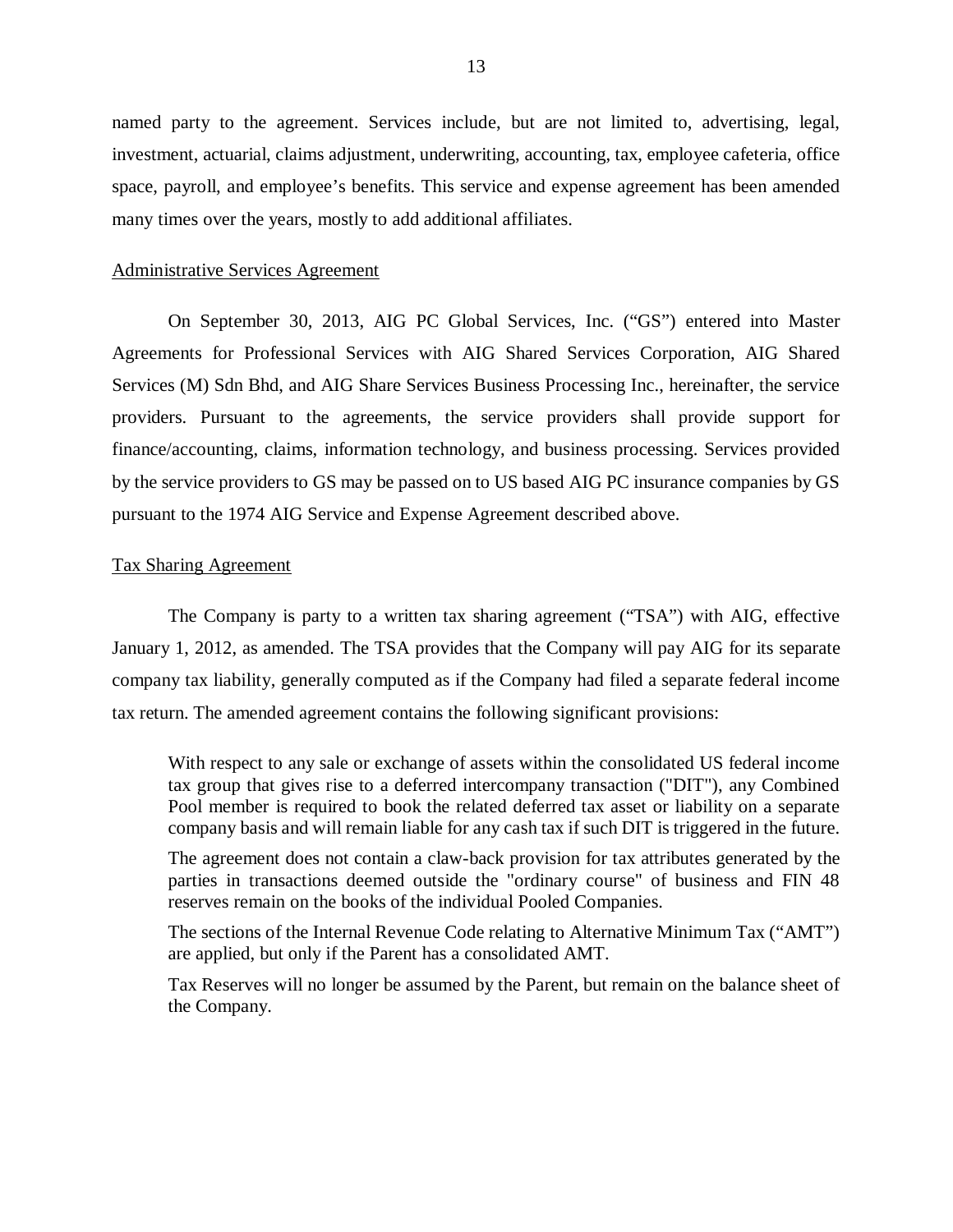In accordance with New York Department of Insurance Circular Letter 1979-33, the Parent shall establish and maintain an escrow account for amounts where the Company's separate return liability exceeds the consolidated tax liability of the Parent.

#### Investment Advisory Agreement

The Company is party to an investment advisory agreement with AIG Asset Management (U.S.), LLC ("Manager") to receive investment management and advisory services with respect to the investments owned by the Company. The agreement authorizes the Manager to supervise and direct all investments and to exercise whatever powers the Company may possess with respect to its invested assets, subject in all cases to the ultimate direction and control of the Company. Investment transactions effected by the Manager must be in accordance with investment guidelines established by the Company and conform to statutory and administrative limits and restrictions. Investment transactions are further subject to AIG policies for mitigating and controlling market, credit and similar enterprise risks, as communicated to the Manager in writing from time to time. Within these limitations, the Manager may buy, sell, exchange, convert, and otherwise trade in and engage in investment transactions of any nature whatsoever involving any stocks, bonds, commercial paper, money market instruments and other securities and assets when it deems appropriate and without prior consultation with the Company. The Manager may also select, retain, oversee and terminate other investment managers of the Company. The agreement has been amended to update and clarify the nature and scope of services, and to modify the investment guidelines from time to time as required by the Company and its regulators.

### Master Intra-Company Services Agreement

Effective December 1, 2015, the Company and other AIG affiliates entered into a Master Intra-Company Services Agreement with AIG Technologies, Inc. ("AIGTI"). Pursuant to the agreement, AIGTI provides network connectivity, application hosting, data process related services, and other IT-related infrastructure services to the Company.

#### Claims Services Agreement

Effective July 15, 2012, the Company and other AIG affiliates entered into a Claims Services Agreement with AIG Claims, Inc. ("AIG Claims"), formerly known as Chartis Claims,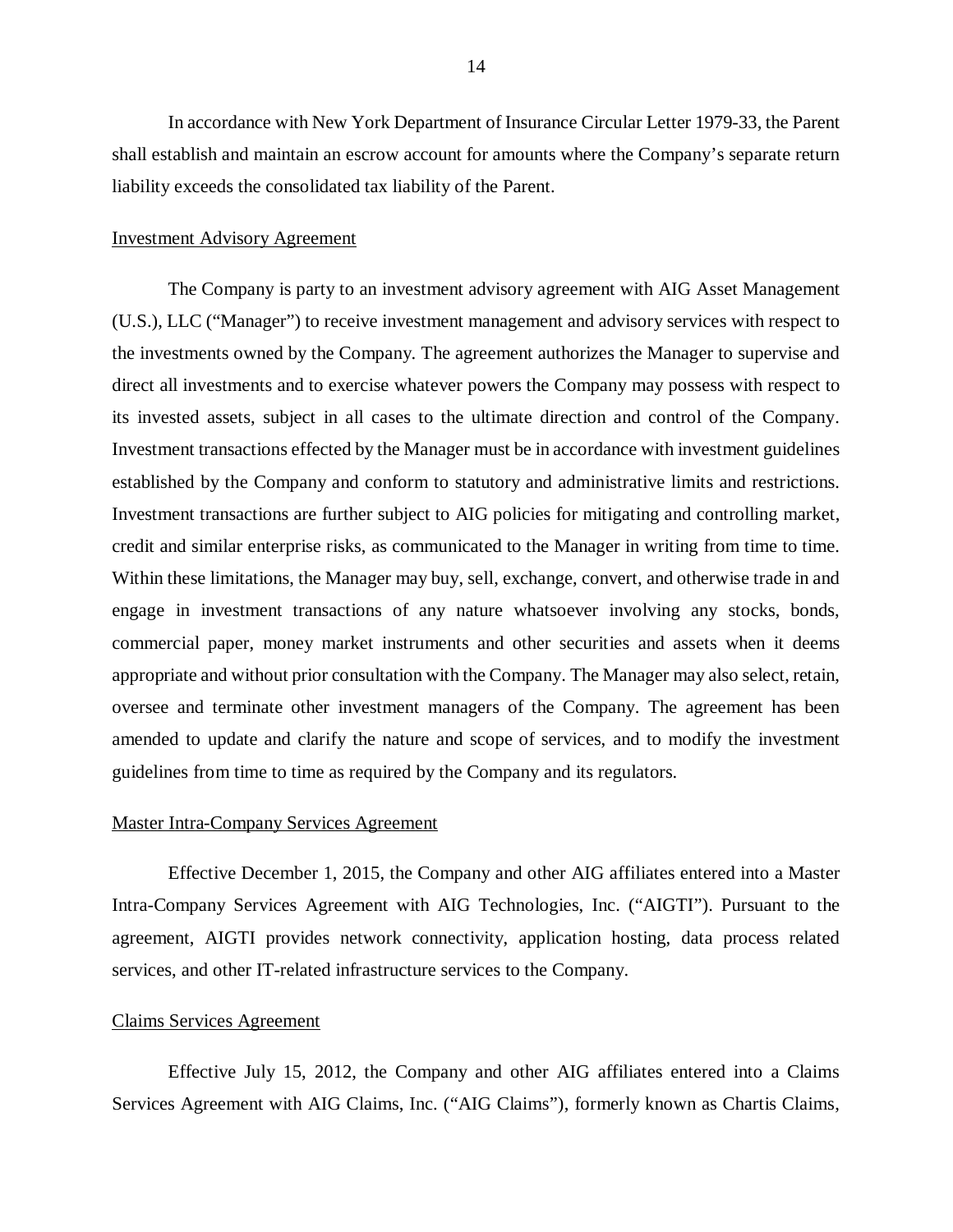Inc. Pursuant to the agreement, AIG Claims will provide claims administration services on behalf of the Company. The agreement was amended on April 4, 2014 to reflect AIG Claims becoming licensed as a third-party administrator for accident and health business and to make certain staterequired modifications to the agreement.

#### Master Reinsurance Allocation Agreement

As of February 29, 2008, for multiple cedant reinsurance agreements incepting on or after January 1, 2007, the Company and various affiliates entered into a Master Reinsurance Allocation Agreement (the "Allocation Agreement"). The Allocation Agreement was entered into to satisfy the requirement of SSAP No. 62 that reinsurance agreements with multiple cedants be subject to written allocation agreements. The Allocation Agreement does not amend any existing pooling agreement and does not affect the rights of the Company or any of its affiliates under any reinsurance contract. Effective April 1, 2016, the Allocation Agreement was superseded by a new Master Reinsurance Allocation Agreement, which sets forth the method for allocating premium and losses under multiple cedant reinsurance agreements incepting on or after April 1, 2016.

### Transfer Agreement

In 2012, the Company initiated transactions to transfer substantially all of the assets and liabilities of its Japan Branch to a newly formed affiliate, AIUI Ltd. a Japanese insurance company, in exchange for shares of capital stock, which was approved by the Department on January 31, 2013 with the transaction closing on April 1, 2013. As part of this restructuring, effective February 1, 2013, the Company entered into a transfer agreement with AIUI Ltd. Under the terms of the agreement, the Company transferred to AIUI Ltd substantially all of the assets and liabilities of the Company's business in Japan.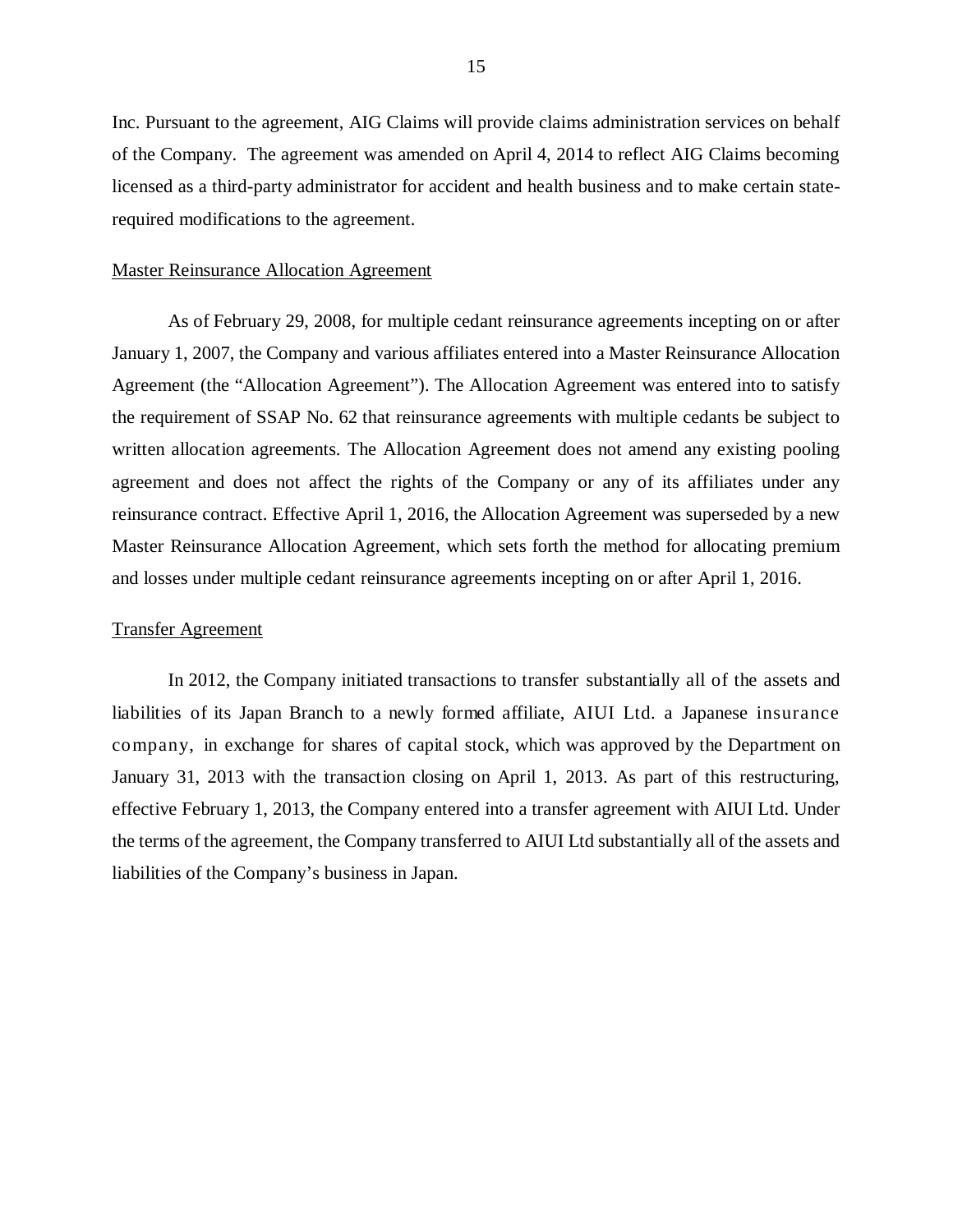# E. Significant Operating Ratios

The following ratio has been computed as of December 31, 2015, based upon the results of this examination:

Liabilities to liquid assets (cash and invested assets less investments in affiliates) 8%

The above ratio fell within the benchmark ranges set forth in the Insurance Regulatory Information System of the National Association of Insurance Commissioners.

The underwriting ratios presented below are on an earned/incurred basis and encompass the two and a half-year period covered by this examination:

|                                              | Amounts      | Ratios  |
|----------------------------------------------|--------------|---------|
| Losses and loss adjustment expenses incurred | \$ (312,644) | (4.14)% |
| Other underwriting expenses incurred         | (151,087)    | (2.00)  |
| Net underwriting gain                        | 8,023,044    | 106.13  |
| Premiums earned                              | \$7,559,313  | 100.00% |

The unusual results are due to the Company's exit from the Japanese business and the restructuring of its inter-company reinsurance agreement.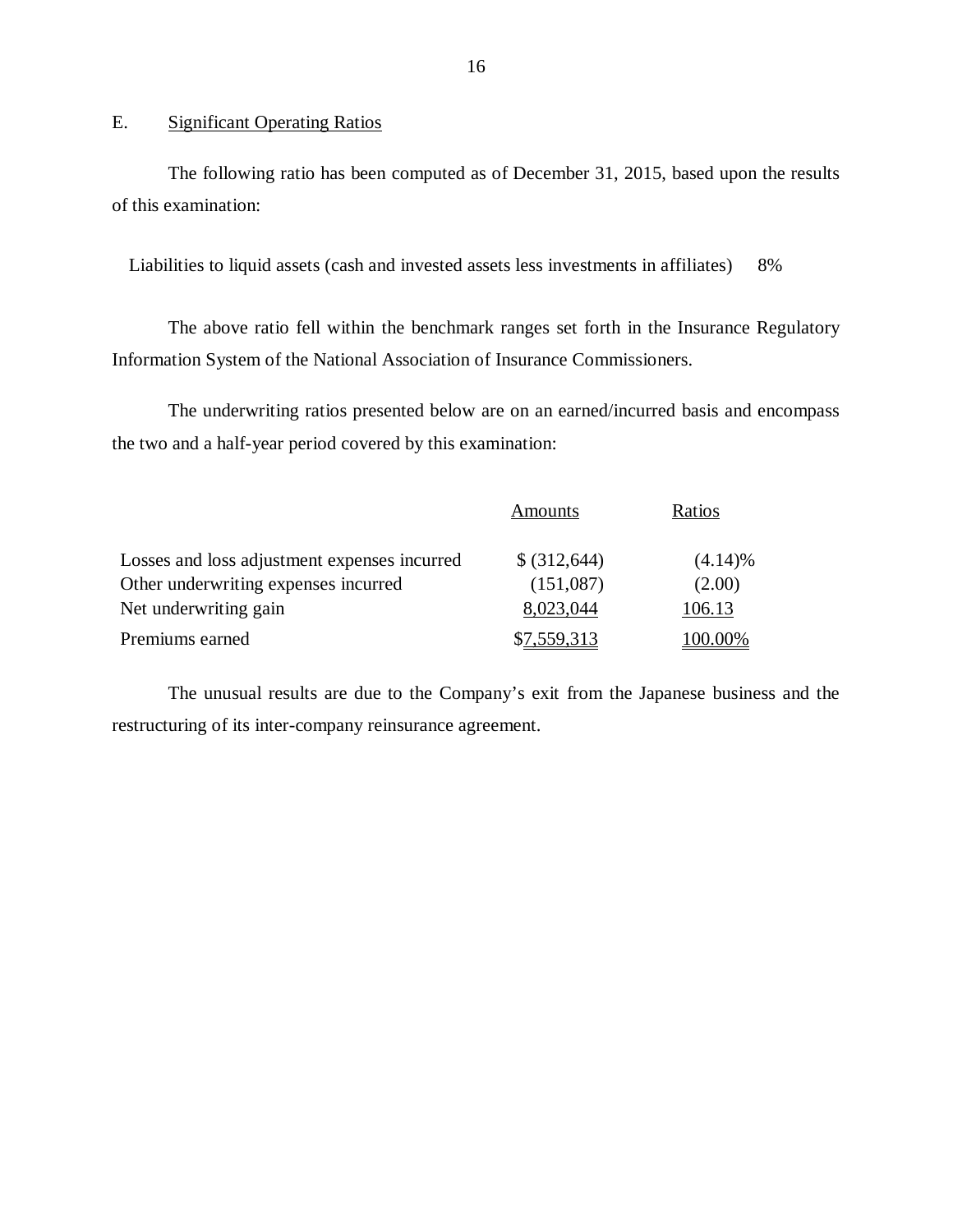# **3. FINANCIAL STATEMENTS**

# A Balance Sheet

The following shows the assets, liabilities and surplus as regards policyholders as of December 31, 2015 as reported by the Company:

| Assets                                    | Assets       | <b>Assets Not</b><br>Admitted | Net Admitted<br>Assets |
|-------------------------------------------|--------------|-------------------------------|------------------------|
| <b>Bonds</b>                              | \$46,844,809 | \$<br>$\Omega$                | \$46,844,809           |
| Common stocks (stocks)                    | 12,680,956   | 1,028,826                     | 11,652,130             |
| Cash, cash equivalents and short-term     |              |                               |                        |
| investments                               | 9,297,040    |                               | 9,297,040              |
| Other invested assets                     | 20,138       |                               | 20,138                 |
| Investment income due and accrued         | 313,019      |                               | 313,019                |
| Current federal and foreign income tax    |              |                               |                        |
| recoverable and interest thereon          | 9,186,232    | 9,186,232                     |                        |
| Receivables from parent, subsidiaries and |              |                               |                        |
| affiliates                                | 930,017      | 49,479                        | 880,538                |
| Other assets                              | 3,012,354    |                               | 3,012,354              |
| Totals                                    | \$82,284,565 | \$10,264,537                  | \$72,020,028           |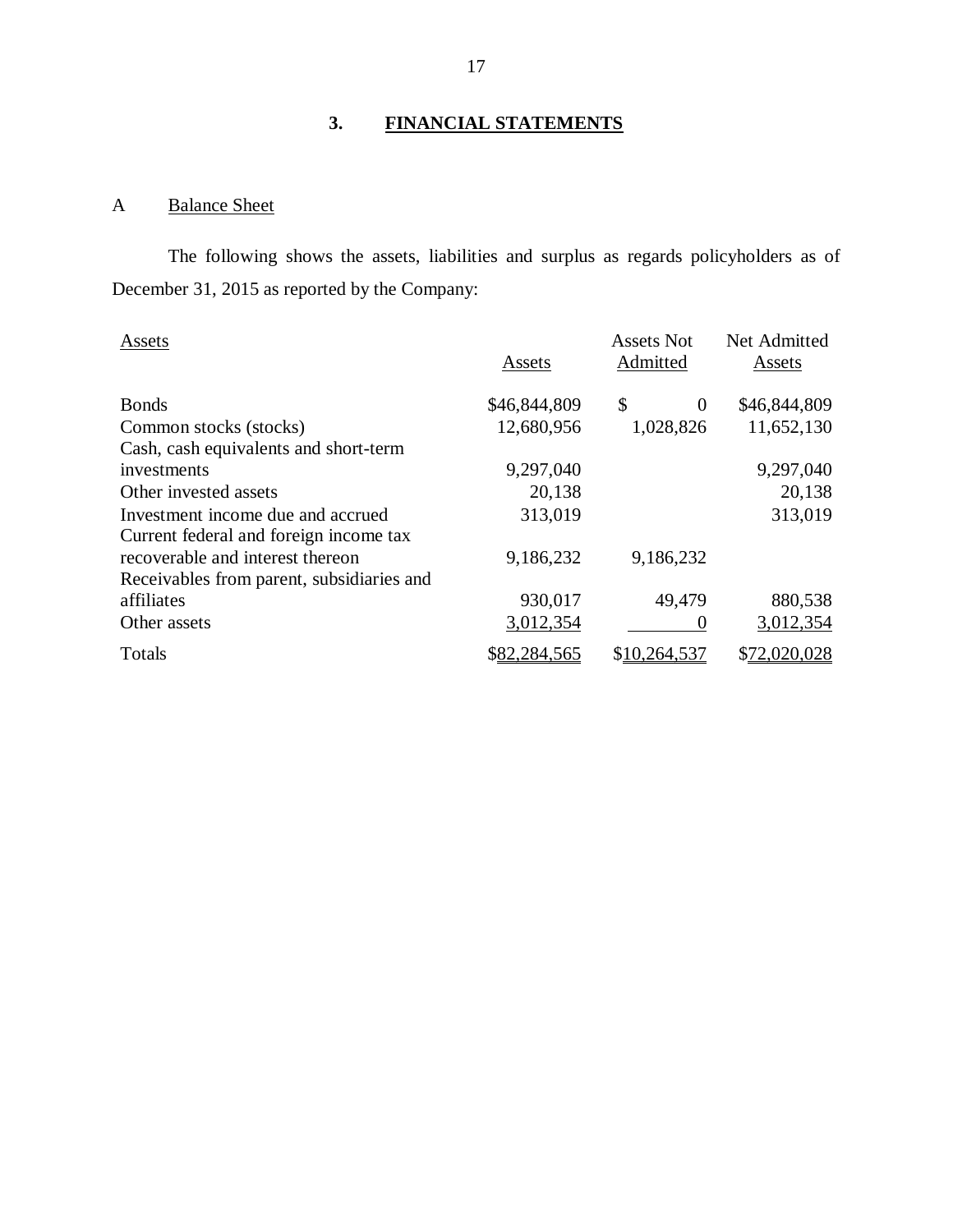| Liabilities, surplus and other funds           |             | Company      |
|------------------------------------------------|-------------|--------------|
| Payable to parent, subsidiaries and affiliates |             | \$4,289,399  |
| <b>Total liabilities</b>                       |             | \$4,289,399  |
| Surplus and Other Funds                        |             |              |
| Common capital stock                           | \$5,627,800 |              |
| Gross paid in and contributed surplus          | 13,985,059  |              |
| Unassigned funds (surplus)                     | 48,117,770  |              |
| Surplus as regards policyholders               |             | \$67,730,629 |
| Total liabilities, surplus and other funds     |             | \$72,020,028 |

Note: The Internal Revenue Service has completed its audits of the Company's consolidated Federal Income Tax returns through tax year 1999. All material adjustments, if any, made subsequent to the date of examination and arising from said audits, are reflected in the financial statements included in this report. Audits covering tax years 2000 through 2010 are currently under examination. The Internal Revenue Service has not yet begun to audit tax returns covering tax years 2011 through 2014. The examiner is unaware of any potential exposure of the Company to any tax assessment and no liability has been established herein relative to such contingency.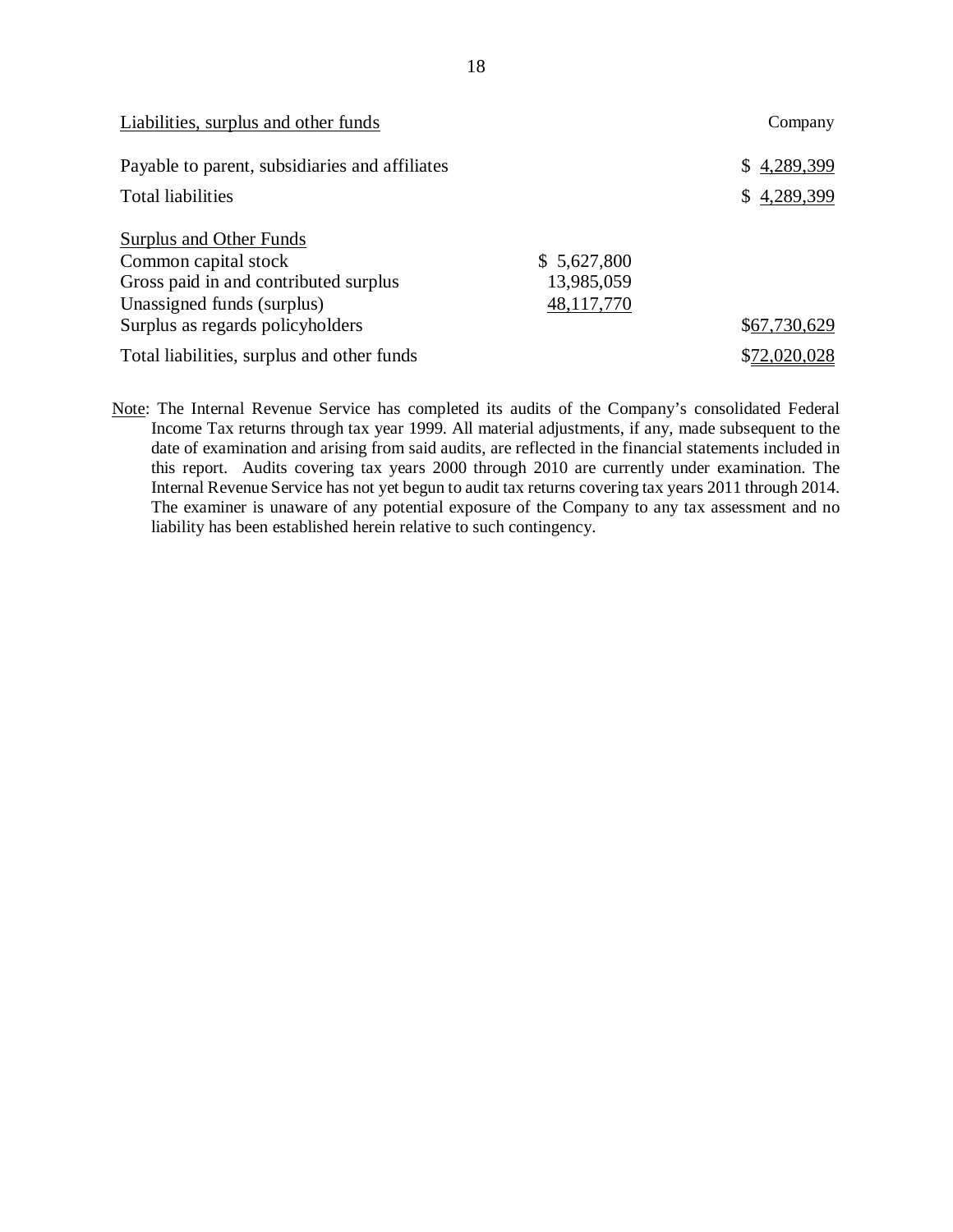# B. Statement of Income

Net income for the two and half year examination period, June 30, 2013 through December 31, 2015, was \$44,732,226, detailed as follows:

| <b>Underwriting Income</b>                                                                                         |                          |              |
|--------------------------------------------------------------------------------------------------------------------|--------------------------|--------------|
| Premiums earned                                                                                                    |                          | \$7,559,313  |
| Deductions:<br>Losses and loss adjustment expenses incurred<br>Other underwriting expenses incurred                | \$(312,644)<br>(151,087) |              |
| Total underwriting deductions                                                                                      |                          | (463,731)    |
| Net underwriting gain or (loss)                                                                                    |                          | 8,023,044    |
| <b>Investment Income</b>                                                                                           |                          |              |
| Net investment income earned<br>Net realized capital gain                                                          | 4,121,392<br>32,396,605  |              |
| Net investment gain or (loss)                                                                                      |                          | 36,517,997   |
| Other Income                                                                                                       |                          |              |
| Net gain or (loss) from agents' or premium balances<br>charged off<br>Aggregate write-ins for miscellaneous income | 328,290<br>(257, 148)    |              |
| Total other income                                                                                                 |                          | 71,142       |
| Net income before dividends to policyholders and before<br>federal and foreign income taxes                        |                          | 44,612,183   |
| Federal and foreign income taxes incurred                                                                          |                          | (120, 043)   |
| Net Income                                                                                                         |                          | \$44,732,226 |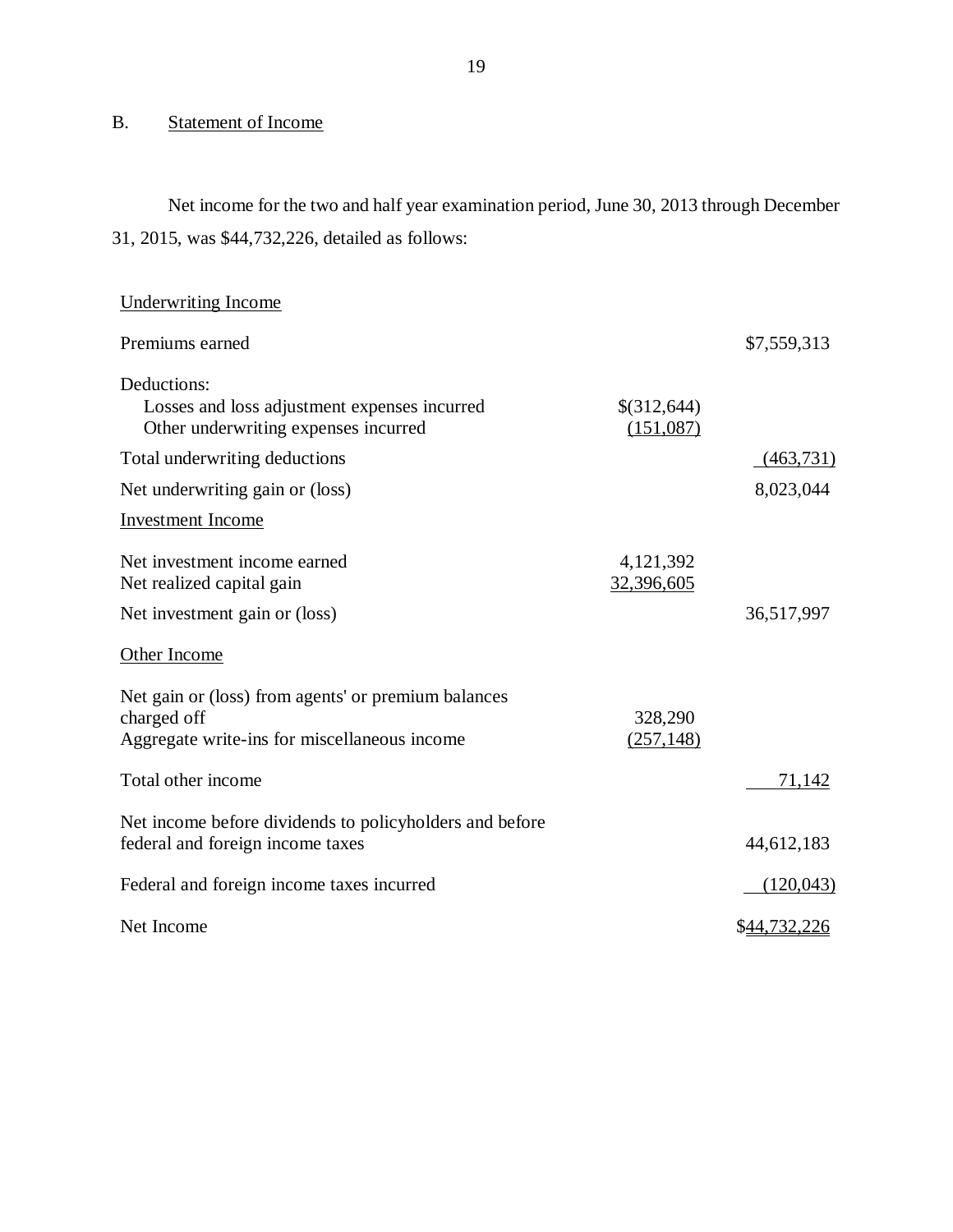# C. Capital and Surplus Account

Surplus as regards policyholders decreased \$141,162,301 during the two and half year examination period July 1, 2013 through December 31, 2015, detailed as follows:

Surplus as regards policyholders per Company as of June 30, 2013 \$ 208,892,930

|                                                   | Gains in<br><b>Surplus</b> | Losses in<br><b>Surplus</b> |                  |
|---------------------------------------------------|----------------------------|-----------------------------|------------------|
| Net income                                        | \$44,732,226               |                             |                  |
| Net unrealized capital gains or (losses)          | 453,059                    |                             |                  |
| Change in net unrealized foreign exchange capital |                            |                             |                  |
| gain (loss)                                       | 907,295                    |                             |                  |
| Change in net deferred income tax                 | 2,173,602                  |                             |                  |
| Change in non-admitted assets                     | 2,457,897                  |                             |                  |
| Change in provision for reinsurance               | 5,833,554                  |                             |                  |
| Surplus adjustments paid in                       | 717,799                    |                             |                  |
| Dividends to stockholders                         |                            | 201,696,816                 |                  |
| Change in treasury stock                          |                            |                             |                  |
| Aggregate write-ins for gains and losses in       |                            |                             |                  |
| surplus                                           | 3,259,083                  | $\Omega$                    |                  |
| Net increase (decrease) in surplus                | \$60,534,515               | \$201,696,816               | (141, 162, 301)  |
| Surplus as regards policyholders per Company      |                            |                             |                  |
| as of December 31, 2015                           |                            |                             | 67,730,629<br>\$ |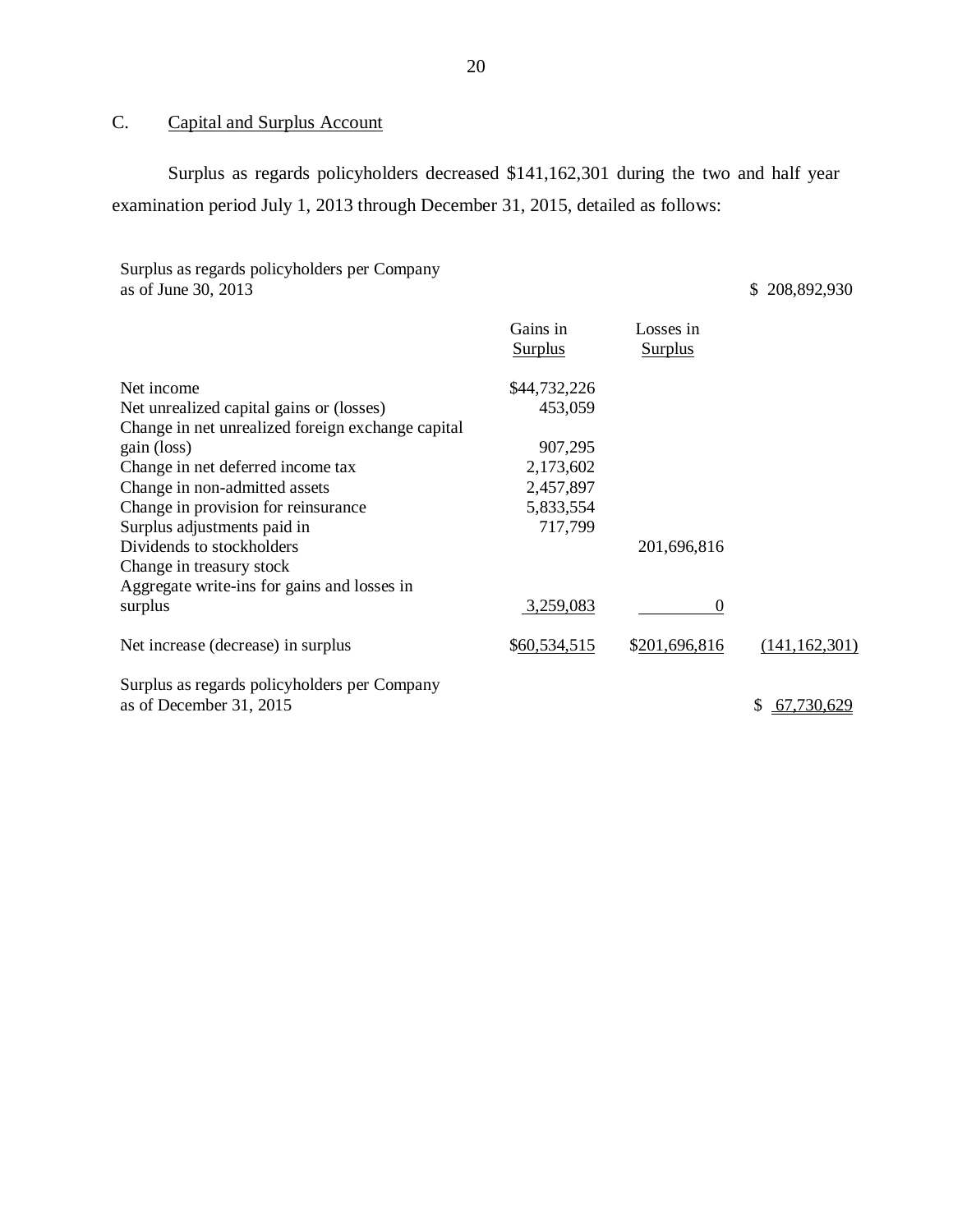### **4. LOSSES AND LOSS ADJUSTMENT EXPENSES**

<span id="page-22-0"></span>The examination liability for the captioned items of \$0 is the same as reported by the Company as of December 31, 2015 because the Company is a 0% participant per the Combined Pooling agreement. The examination analysis of the Losses and loss adjustment expense reserves was conducted on a combined pool basis in accordance with generally accepted actuarial principles and statutory accounting principles, including the NAIC Accounting Practices & Procedures Manual, Statement of Statutory Accounting Principle No. 55 ("SSAP No. 55").

While the Statement of Actuarial Opinion states that the Appointed Actuary reconciled the data to Schedule P-Part 1, no reconciliation exhibit is included in the Actuarial Report. The Actuarial Report did not include a description of the actuary's role and relationship to the company and the review and valuation date for each Detailed Valuation Reserve study.

In accordance with the NAIC Instructions to the Annual Statement, it is recommended that the Actuarial Report underlying the Statement of Actuarial Opinion contain both narrative and technical components in sufficient detail to clearly explain how all memos and exhibits tie together, as well as including an exhibit that reconciles and maps the data used by the Actuary to the Annual Statement Schedule P line of business reporting.

AIG's methodology and assumptions for calculating workers' compensation discount are not fully compliant with the laws and approved practices for discounting workers' compensation reserves in New York and its combined pooling agreement.

It is recommended that AIG amend the order of operations in its workers' compensation discounting calculation by first distributing nominal reserves to each statutory company in accordance with the pooling agreement and then, discount the reserves of each statutory company separately, pursuant to the approved discounting practices of the respective domiciliary states.

It is also recommended that AIG develop an individual claim model to calculate workers' compensation tabular discount on eligible claims, based on the attributes of the claims being discounted.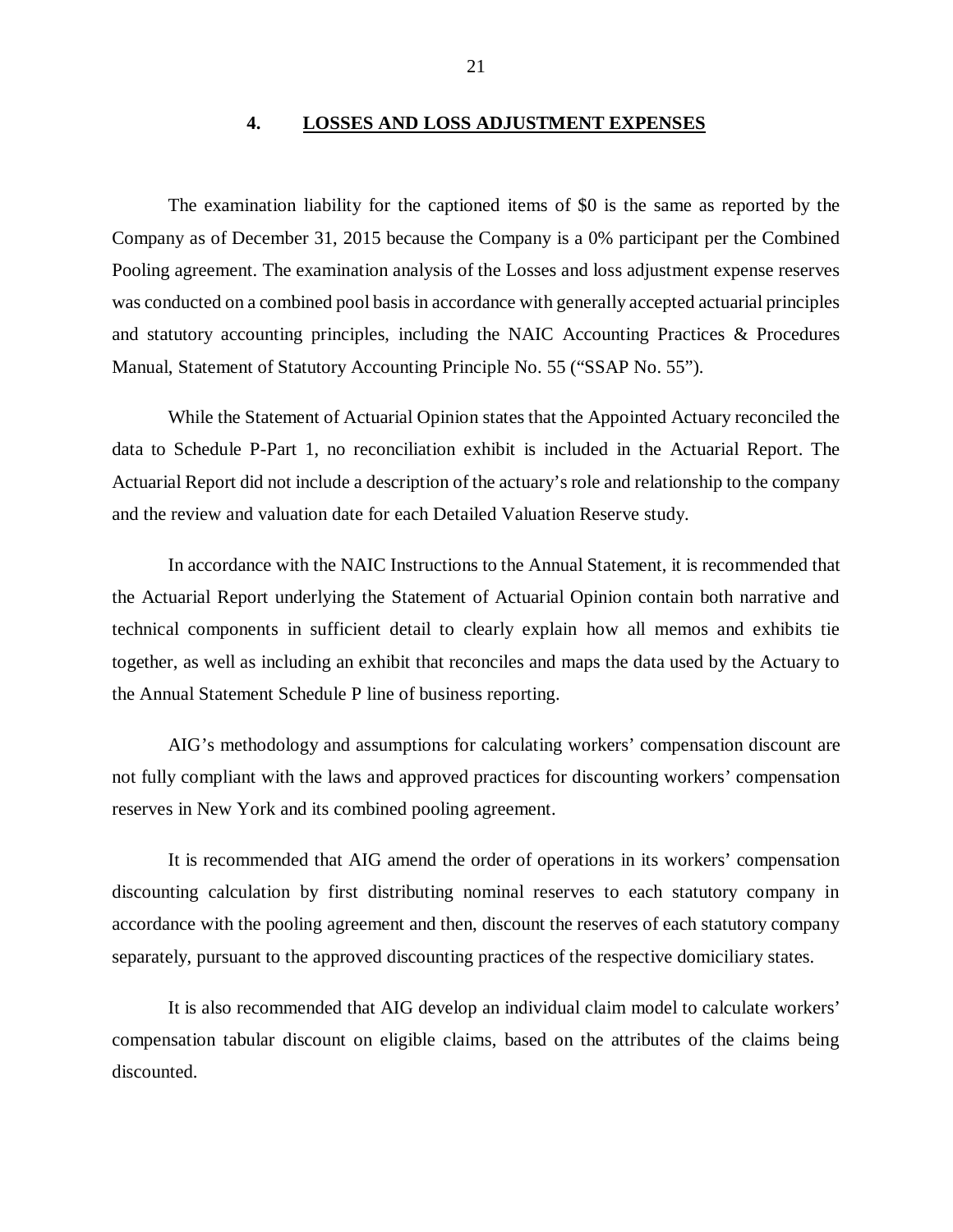# **5. SUBSEQUENT EVENTS**

<span id="page-23-0"></span>On January 26, 2016, AIG announced its intention to return \$25 billion of capital to shareholders. As of May 4, 2017, AIG had returned approximately \$18.1 billion to its shareholders. Dividends received from insurance subsidiaries are a significant component of the return of capital plan.

#### Reserve Strengthening

On February 3, 2017, AIG announced that the total amount of the 2016 year-to-date adverse development charge for its non-life business to be \$5.8 billion. Approximately \$4.9 billion of this reserve charge relates to reporting segments within the Combined Pool.

### Adverse Development Coverage

On January 20, 2017, the Combined Pool entered into an adverse development reinsurance agreement with National Indemnity Company ("NICO"), a subsidiary of Berkshire Hathaway Inc., under which the Combined Pool ceded to NICO eighty percent of its reserve risk above an attachment point on substantially all of its U.S. Commercial long tail exposures for accident years 2015 and prior. Under this agreement, the Combined Pool ceded to NICO eighty percent of net paid losses and net allocated loss adjustment expenses on subject business on or after January 1, 2016 in excess of \$25 billion of net paid losses, up to an aggregate limit of \$25 billion. NICO's limit of liability under the contract is \$20 billion. The Company applied permitted practices allowing it to account for this transaction as prospective reinsurance and to record this contract in 2016, instead of 2017, resulting in a gain to the Company of \$514 million.

#### AIG CEO Transition (CEO Resignation and New CEO Appointed)

On March 9, 2017, AIG announced that Mr. Peter Hancock, President and Chief Executive Officer, had informed the board of directors of his intention to resign. As part of the transition plan, Mt. Hancock remained as CEO until a successor was named. On May 15, 2017, AIG announced the appointment of Brian Duperreault as its new President, Chief Executive Officer and Director, effective May 14, 2017.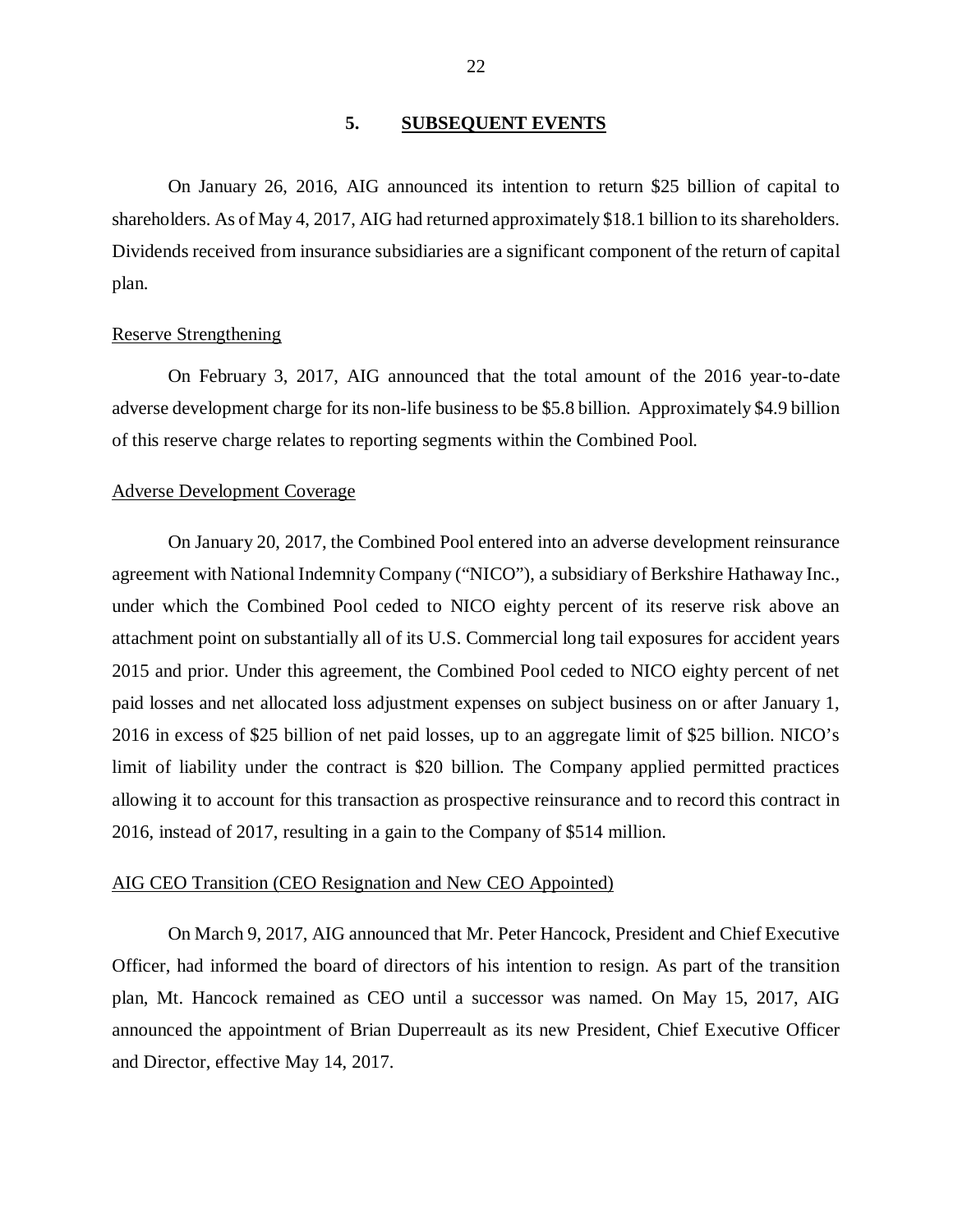John Paulson to Leave AIG Board of Directors

Mr. John Paulson is not being nominated for re-election to the AIG Board. Mr. Paulson's one-year term will end at the AIG Annual Meeting to be held on June 28, 2017.

# **6. COMPLIANCE WITH PRIOR REPORT ON EXAMINATION**

The prior report on examination contained one recommendations as follows (page numbers refer to the prior report):

# ITEM PAGE NO.

A It was recommended, in accordance with the NAIC instructions to the Annual Statement, that the Actuarial Report underlying the Statement of Actuarial Opinion contain both narrative and technical components in sufficient detail to clearly explain how all the memos and exhibits tie together, as well as including an exhibit that reconciles and maps the data used by the Actuary to the Annual Statement Schedule P line of business reporting. 16

> As this Company was stand-alone as of June 30, 2013, this recommendation is no longer applicable. However, as a pool member as of December 31, 2015, a similar recommendation is made in this report.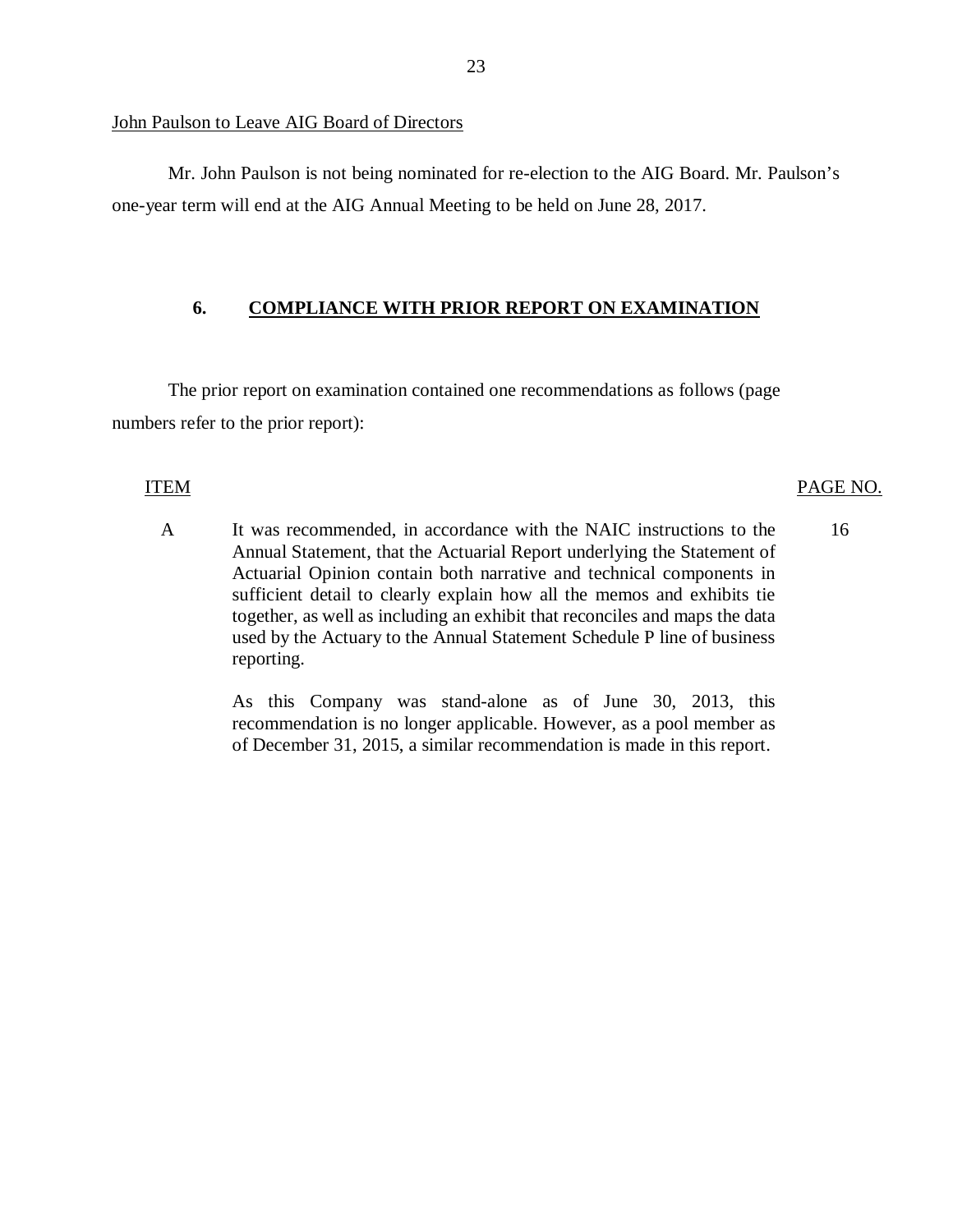# **7. SUMMARY OF COMMENTS AND RECOMMENDATIONS**

# ITEM PAGE NO.

# A Losses and Loss Adjustment Expenses

- i. It is recommended that the Actuarial Report underlying the Statement of Actuarial Opinion contain both narrative and technical components in sufficient detail to clearly explain how all memos and exhibits tie together, as well as including an exhibit that reconciles and maps the data used by the Actuary to the Annual Statement Schedule P line of business reporting. 21
- ii. It is recommended that AIG amend the order of operations in its workers' compensation discounting calculation by first distributing nominal reserves to each statutory company in accordance with the pooling agreement and then, discount the reserves of each statutory company separately, pursuant to the approved discounting practices of the respective domiciliary states. 21
- iii. It is also recommended that AIG develop an individual claim model to calculate workers' compensation tabular discount on eligible claims, based on the attributes of the claims being discounted. 21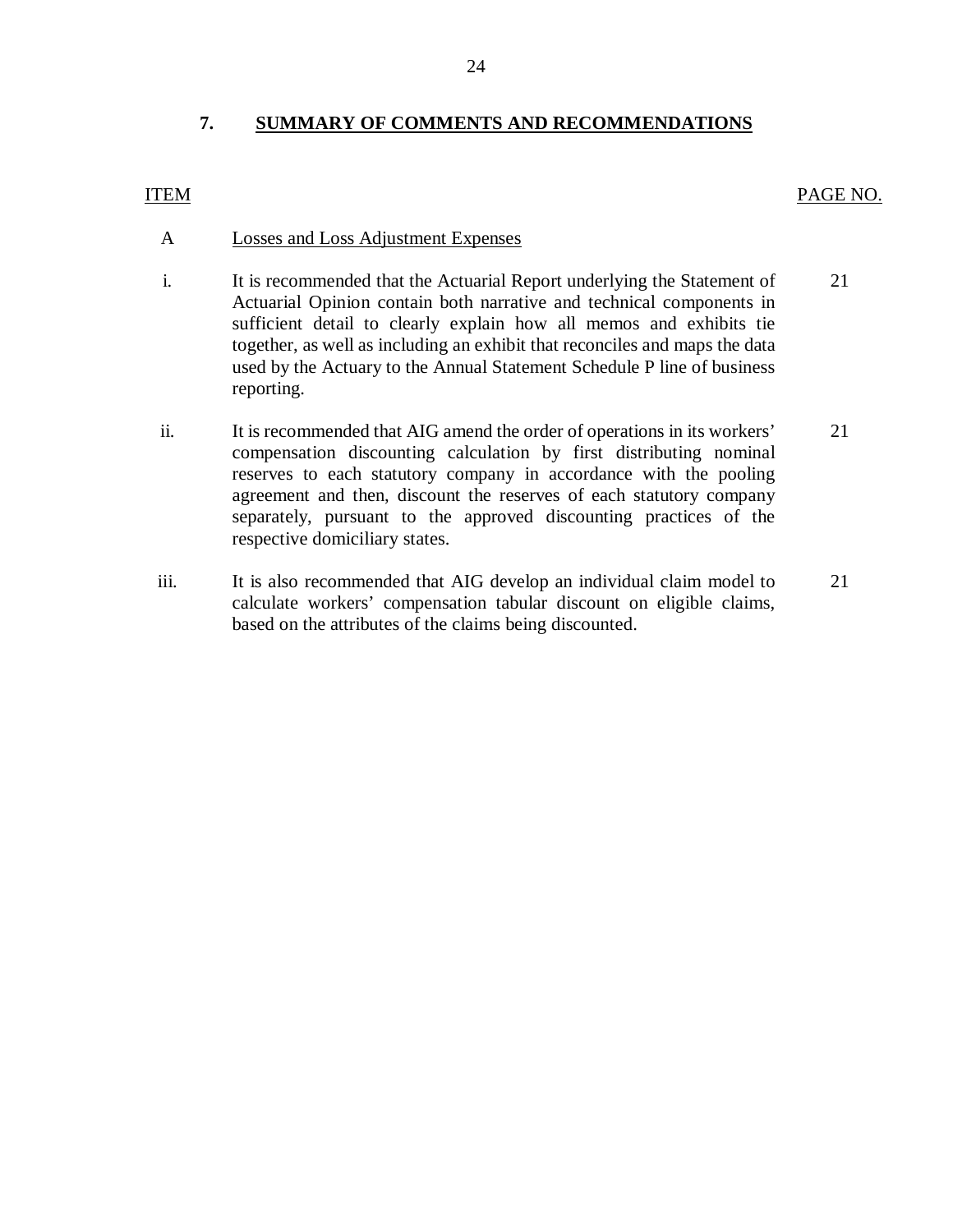Respectfully submitted,

Maribel Nunez, CPCU Associate Insurance Examiner

STATE OF NEW YORK ) )ss: COUNTY OF NEW YORK )

Maribel Nunez, being duly sworn, deposes and says that the foregoing report, subscribed by her,

is true to the best of her knowledge and belief.

Maribel Nunez

Subscribed and sworn to before me

this  $\qquad \qquad \text{day of} \qquad \qquad 2017.$